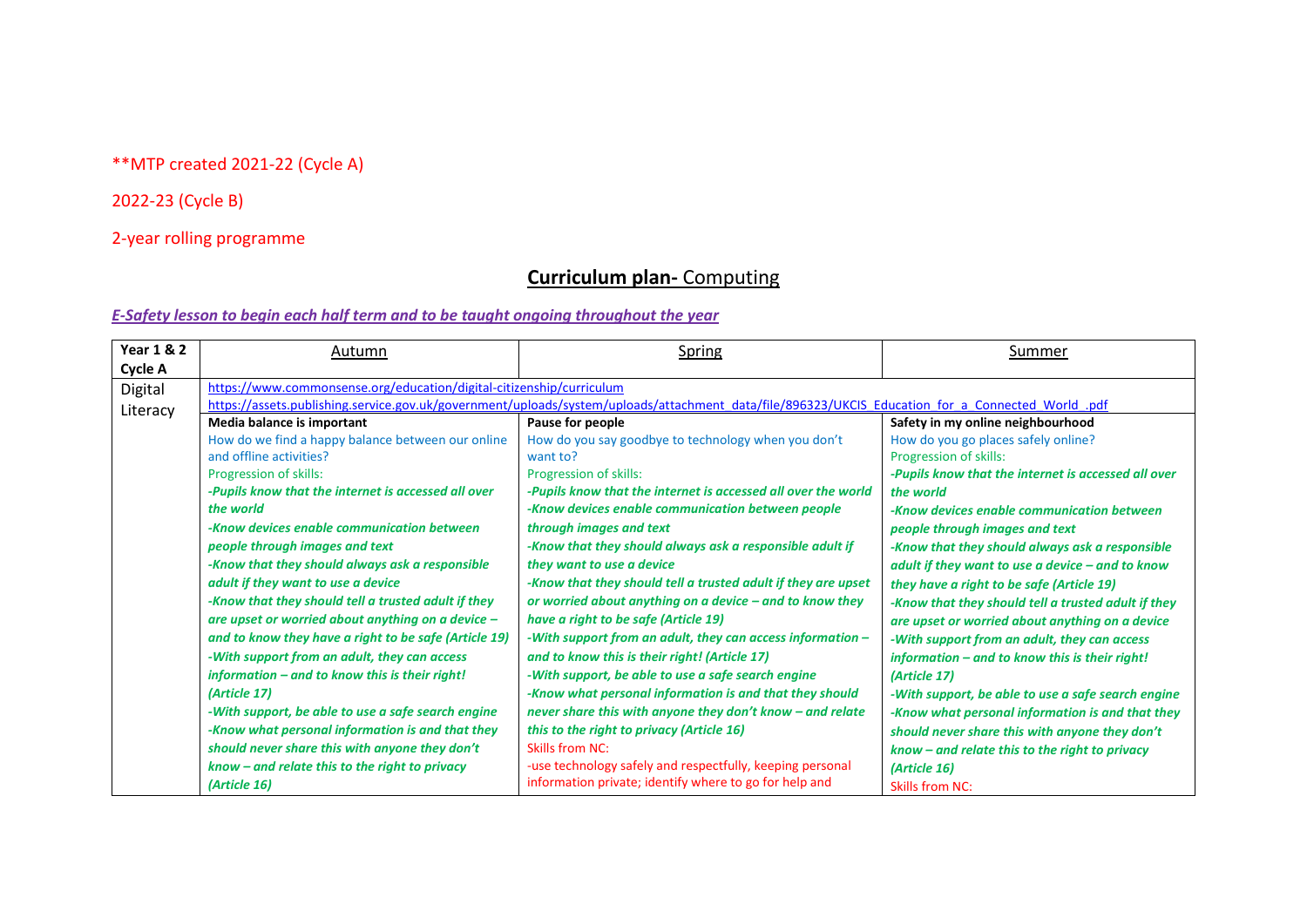| - Y2 children to support Y1 or to be taken in separate groups<br>https://www.barefootcomputing.org/primary-computing-resources<br>Teach Computing: Yr1 Programming B - Introduction to<br>animation (Scratch Jr)<br>*Other Apps (Daisy the Dino, Bee-bot App, Kodable)<br>Progression of skills<br>-Pupils will explore sprites and backgrounds<br>-They will use programming blocks to use, modify and<br>create programs                                                                                                                                                                                                                                                                                                                                                                                                                                             | <b>Binary numbers- unplugged activities</b><br>https://csunplugged.org/en/topics/binary-<br>numbers/unit-plan/<br>Progression of Skills:<br>-Pupils will learn that computers today use digits<br>to represent information - that's why they're called<br>digital systems.                                                                                                                                                                                                                                                                                                                                                                                                                                                                                        |
|------------------------------------------------------------------------------------------------------------------------------------------------------------------------------------------------------------------------------------------------------------------------------------------------------------------------------------------------------------------------------------------------------------------------------------------------------------------------------------------------------------------------------------------------------------------------------------------------------------------------------------------------------------------------------------------------------------------------------------------------------------------------------------------------------------------------------------------------------------------------|-------------------------------------------------------------------------------------------------------------------------------------------------------------------------------------------------------------------------------------------------------------------------------------------------------------------------------------------------------------------------------------------------------------------------------------------------------------------------------------------------------------------------------------------------------------------------------------------------------------------------------------------------------------------------------------------------------------------------------------------------------------------|
|                                                                                                                                                                                                                                                                                                                                                                                                                                                                                                                                                                                                                                                                                                                                                                                                                                                                        |                                                                                                                                                                                                                                                                                                                                                                                                                                                                                                                                                                                                                                                                                                                                                                   |
|                                                                                                                                                                                                                                                                                                                                                                                                                                                                                                                                                                                                                                                                                                                                                                                                                                                                        |                                                                                                                                                                                                                                                                                                                                                                                                                                                                                                                                                                                                                                                                                                                                                                   |
|                                                                                                                                                                                                                                                                                                                                                                                                                                                                                                                                                                                                                                                                                                                                                                                                                                                                        |                                                                                                                                                                                                                                                                                                                                                                                                                                                                                                                                                                                                                                                                                                                                                                   |
|                                                                                                                                                                                                                                                                                                                                                                                                                                                                                                                                                                                                                                                                                                                                                                                                                                                                        |                                                                                                                                                                                                                                                                                                                                                                                                                                                                                                                                                                                                                                                                                                                                                                   |
|                                                                                                                                                                                                                                                                                                                                                                                                                                                                                                                                                                                                                                                                                                                                                                                                                                                                        |                                                                                                                                                                                                                                                                                                                                                                                                                                                                                                                                                                                                                                                                                                                                                                   |
|                                                                                                                                                                                                                                                                                                                                                                                                                                                                                                                                                                                                                                                                                                                                                                                                                                                                        |                                                                                                                                                                                                                                                                                                                                                                                                                                                                                                                                                                                                                                                                                                                                                                   |
|                                                                                                                                                                                                                                                                                                                                                                                                                                                                                                                                                                                                                                                                                                                                                                                                                                                                        |                                                                                                                                                                                                                                                                                                                                                                                                                                                                                                                                                                                                                                                                                                                                                                   |
|                                                                                                                                                                                                                                                                                                                                                                                                                                                                                                                                                                                                                                                                                                                                                                                                                                                                        | -They will learn that the simplest and most                                                                                                                                                                                                                                                                                                                                                                                                                                                                                                                                                                                                                                                                                                                       |
| Teach Computing: Yr2 Programming B - Introduction to<br>quizzes (Scratch Jr)<br>*Other Apps (Daisy the Dino, Bee-bot App, Kodable)<br><b>Progression of Skills</b><br>-Pupils will be begin to understand that sequences of<br>commands have an outcome<br>-They make predictions based on their learning<br>-They use and modify designs to create their own quiz<br>questions, and realise these designs using blocks of code (in<br><b>Scratch Jr)</b><br>-They evaluate their work and make improvements to their<br>programming projects<br><b>Skills from NC:</b><br>-understand what algorithms are; how they are<br>implemented as programs on digital devices and that<br>programs execute by following precise and unambiguous<br>instructions<br>-create and debug simple programs<br>-use logical reasoning to predict the behaviour of simple<br>programs | common way to represent digits is the binary<br>number system, with just two digits (usually<br>written as 0 and 1). It is called binary because<br>there are only two different digits used, or two<br>states.<br>-They will learn binary numbers as an introduction<br>to computational thinking that introduces them to<br>algorithms and decomposition, as they learn to<br>break down the problems of calculating binary<br>numbers<br><b>Skills from NC:</b><br>-understand what algorithms are; how they are<br>implemented as programs on digital devices and<br>that programs execute by following precise and<br>unambiguous instructions<br>-create and debug simple programs<br>-use logical reasoning to predict the behaviour of<br>simple programs |
|                                                                                                                                                                                                                                                                                                                                                                                                                                                                                                                                                                                                                                                                                                                                                                                                                                                                        | -They will be introduced to algorithms                                                                                                                                                                                                                                                                                                                                                                                                                                                                                                                                                                                                                                                                                                                            |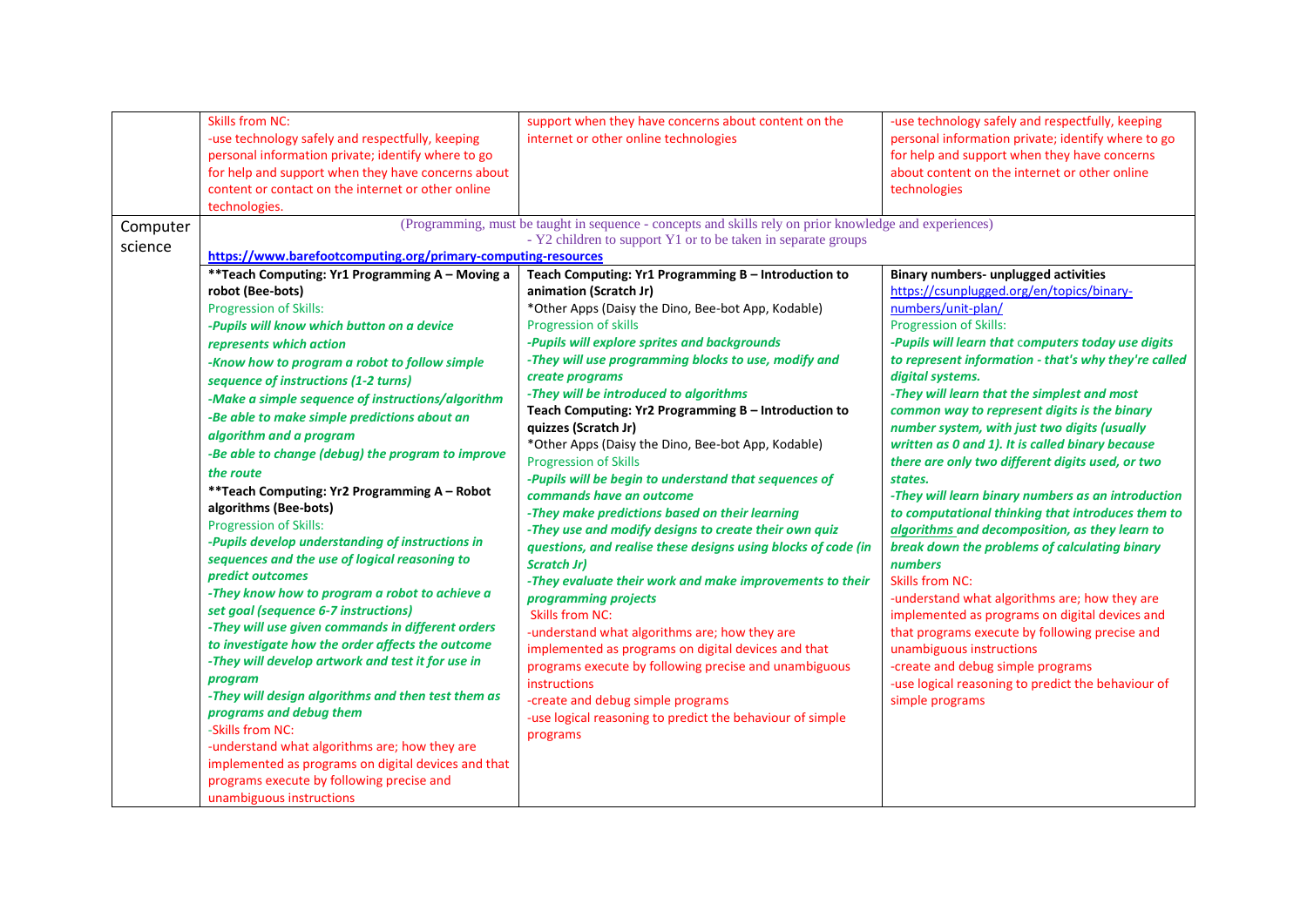|       | -create and debug simple programs                                                                      |                                                                                                                                 |                                                    |
|-------|--------------------------------------------------------------------------------------------------------|---------------------------------------------------------------------------------------------------------------------------------|----------------------------------------------------|
|       | -use logical reasoning to predict the behaviour of                                                     |                                                                                                                                 |                                                    |
|       | simple programs                                                                                        |                                                                                                                                 |                                                    |
| ICT   | Teach Computing: Yr1 Computing Systems and                                                             | Teach Computing: Yr1 Creating Media - Digital Painting                                                                          | Teach Computing: Yr2 Creating Media - Digital      |
|       | Networks - Technology around us                                                                        | *PuppetPals                                                                                                                     | Photography                                        |
|       | <b>Progression of Skills:</b>                                                                          | <b>Progression of Skills:</b>                                                                                                   | *Video- iMovie - Buddy link with KS2               |
|       | - Pupils will learn how technology will help them in                                                   | - Pupils know how to switch their device on -                                                                                   | *Photography- Chatterkids/MOLDIV                   |
|       | everyday lives                                                                                         | username/password                                                                                                               | <b>Progression of Skills:</b>                      |
|       | -They will begin to become familiar with                                                               | - Be able to navigate around the screen with a mouse or                                                                         | - Pupils begin to learn how photos can be captured |
|       | components of a computer                                                                               | touchpad                                                                                                                        | on different devices and can be manipulated for a  |
|       | -They will learn to use technology responsibly                                                         | -Pupils learn to create a simple digital painting                                                                               | purpose                                            |
|       | <b>Skills from NC:</b>                                                                                 | -Be inspired by other artists                                                                                                   | - Be able to independently find and use an app on  |
|       | -use technology purposefully to create, organise,                                                      | -Talk about preferences of painting, with or without, digital                                                                   | a tablet for instance to take and view a video or  |
|       | store, manipulate and retrieve digital content                                                         | devices                                                                                                                         | photographs                                        |
|       | -recognise common uses of information technology                                                       | Skills from NC:                                                                                                                 | -Be able to add and create simple images           |
|       | beyond school                                                                                          | -use technology purposefully to create, organise, store,                                                                        | -Be able to combine simple text and graphics, for  |
|       | -use technology safely and respectfully, keeping                                                       | manipulate and retrieve digital content                                                                                         | instance create a poster for a purpose             |
|       | personal information private; identify where to go                                                     | -recognise common uses of information technology beyond                                                                         | <b>Skills from NC:</b>                             |
|       | for help and support when they have concerns about                                                     | school                                                                                                                          | -use technology purposefully to create, organise,  |
|       | content on the internet or other online technologies                                                   |                                                                                                                                 | store, manipulate and retrieve digital content     |
|       |                                                                                                        |                                                                                                                                 | -recognise common uses of information technology   |
|       |                                                                                                        |                                                                                                                                 | beyond school                                      |
| Maths | Teach Computing: Yr1 Data and Information - Grouping Data                                              |                                                                                                                                 |                                                    |
| Link  | Progression of skills                                                                                  |                                                                                                                                 |                                                    |
|       | -Pupils will learn that labelling, grouping and searching are important aspect of data and information |                                                                                                                                 |                                                    |
|       |                                                                                                        | - They will assign data (images) with different labels in order to demonstrate how computers are able to group and present data |                                                    |
|       | -Be able to save, retrieve and print work                                                              |                                                                                                                                 |                                                    |
|       | Skills from NC:                                                                                        |                                                                                                                                 |                                                    |
|       | -use technology purposefully to create, organise, store, manipulate and retrieve digital content       |                                                                                                                                 |                                                    |
|       | -recognise common uses of information technology beyond school                                         |                                                                                                                                 |                                                    |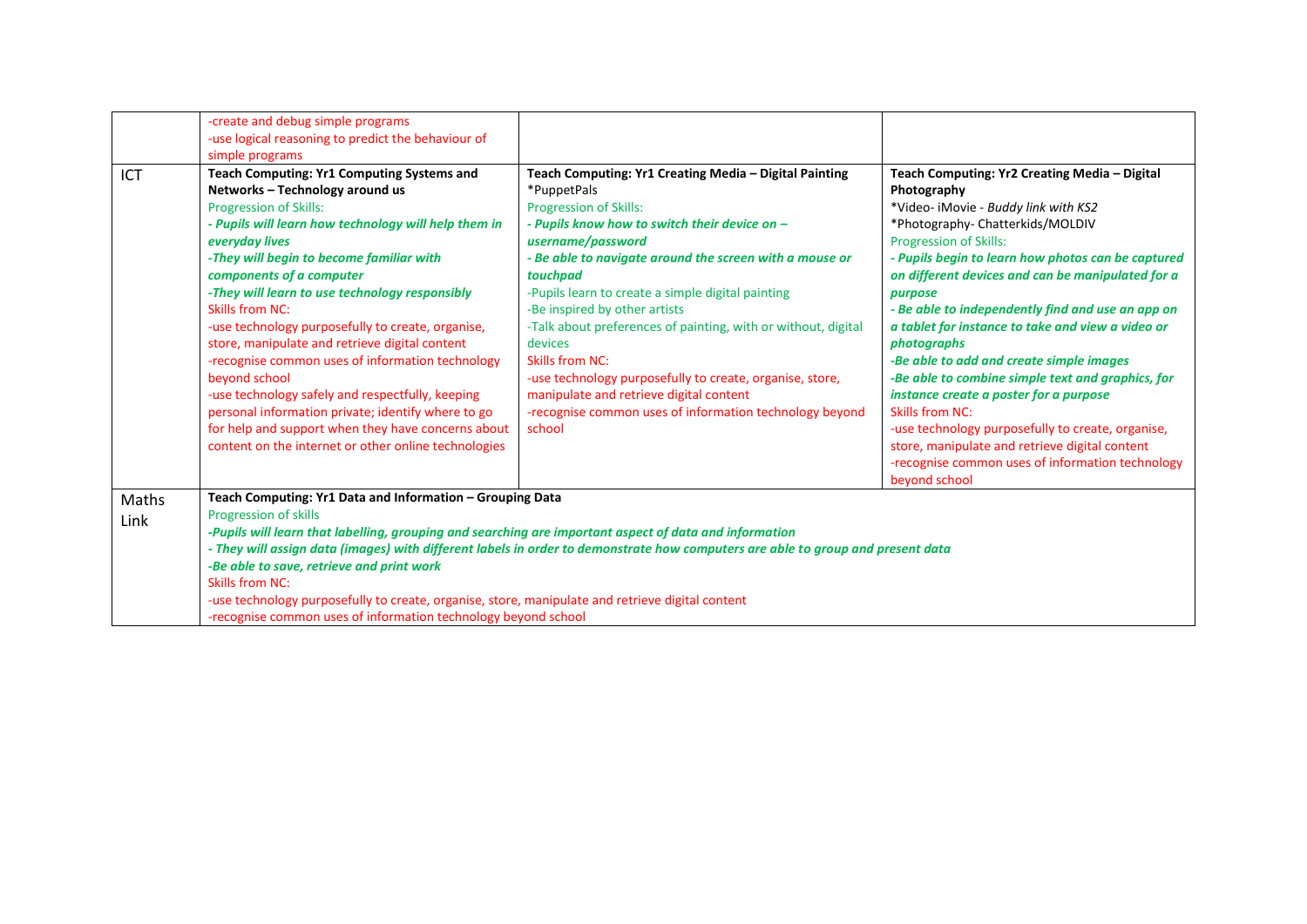| <b>Year 1 &amp; 2</b> | Autumn                                                                                                                                                                                                                                                                                                                                                                                                                                                                                                                                                                                                                                                                                                       | Spring                                                                                                                                                                                                                                                                                                                                                                                                                                                                                                                                                                                                                                                                                                                                                                                                                                                                                                                                    | Summer                                                                                                                                                                                                                                                                                                                                                                                                                                                                                                                                                                                                                                |
|-----------------------|--------------------------------------------------------------------------------------------------------------------------------------------------------------------------------------------------------------------------------------------------------------------------------------------------------------------------------------------------------------------------------------------------------------------------------------------------------------------------------------------------------------------------------------------------------------------------------------------------------------------------------------------------------------------------------------------------------------|-------------------------------------------------------------------------------------------------------------------------------------------------------------------------------------------------------------------------------------------------------------------------------------------------------------------------------------------------------------------------------------------------------------------------------------------------------------------------------------------------------------------------------------------------------------------------------------------------------------------------------------------------------------------------------------------------------------------------------------------------------------------------------------------------------------------------------------------------------------------------------------------------------------------------------------------|---------------------------------------------------------------------------------------------------------------------------------------------------------------------------------------------------------------------------------------------------------------------------------------------------------------------------------------------------------------------------------------------------------------------------------------------------------------------------------------------------------------------------------------------------------------------------------------------------------------------------------------|
| Cycle B               |                                                                                                                                                                                                                                                                                                                                                                                                                                                                                                                                                                                                                                                                                                              |                                                                                                                                                                                                                                                                                                                                                                                                                                                                                                                                                                                                                                                                                                                                                                                                                                                                                                                                           |                                                                                                                                                                                                                                                                                                                                                                                                                                                                                                                                                                                                                                       |
|                       |                                                                                                                                                                                                                                                                                                                                                                                                                                                                                                                                                                                                                                                                                                              |                                                                                                                                                                                                                                                                                                                                                                                                                                                                                                                                                                                                                                                                                                                                                                                                                                                                                                                                           |                                                                                                                                                                                                                                                                                                                                                                                                                                                                                                                                                                                                                                       |
| Digital<br>Literacy   | https://www.commonsense.org/education/digital-citizenship/curriculum<br>Pause and think online<br>How can we be safe, responsible and respectful<br>online?<br>Progression of skills:<br>-Pupils know that the internet is accessed all over<br>the world<br>-Know devices enable communication between<br>people through images and text<br>-Know that they should always ask a responsible<br>adult if they want to use a device<br>-Know that they should tell a trusted adult if they<br>are upset or worried about anything on a device -<br>and to know they have a right to be safe (Article<br>19)<br>-With support from an adult, they can access<br>information - and to know this is their right! | https://assets.publishing.service.gov.uk/government/uploads/system/uploads/attachment data/file/896323/UKCIS Education for a Connected World .pdf<br>How technology makes you feel<br>Why is it important to listen to your feelings when using<br>technology?<br>Progression of skills:<br>-Pupils know that the internet is accessed all over the world<br>-Know devices enable communication between people<br>through images and text<br>-Know that they should always ask a responsible adult if<br>they want to use a device<br>-Know that they should tell a trusted adult if they are upset<br>or worried about anything on a device $-$ and to know they<br>have a right to be safe (Article 19)<br>-With support from an adult, they can access information -<br>and to know this is their right! (Article 17)<br>-With support, be able to use a safe search engine<br>-Know what personal information is and that they should | Internet traffic light<br>How do you stay safe when visiting a website or an<br>app?<br>Progression of skills:<br>-Pupils know that the internet is accessed all over<br>the world<br>-Know devices enable communication between<br>people through images and text<br>-Know that they should always ask a responsible<br>adult if they want to use a device<br>-Know that they should tell a trusted adult if they<br>are upset or worried about anything on a device -<br>and to know they have a right to be safe (Article<br>19)<br>-With support from an adult, they can access<br>information - and to know this is their right! |
|                       | (Article 17)<br>-With support, be able to use a safe search engine<br>-Know what personal information is and that they<br>should never share this with anyone they don't<br>know - and relate this to the right to privacy<br>(Article 16)<br><b>Skills from NC:</b><br>-use technology safely and respectfully, keeping<br>personal information private; identify where to go<br>for help and support when they have concerns<br>about content on the internet or other online<br>technologies                                                                                                                                                                                                              | never share this with anyone they don't know - and relate<br>this to the right to privacy (Article 16)<br><b>Skills from NC:</b><br>-use technology safely and respectfully, keeping personal<br>information private; identify where to go for help and<br>support when they have concerns about content on the<br>internet or other online technologies<br>(Programming, must be taught in sequence - concepts and skills rely on prior knowledge and experiences)                                                                                                                                                                                                                                                                                                                                                                                                                                                                       | (Article 17)<br>-With support, be able to use a safe search engine<br>-Know what personal information is and that they<br>should never share this with anyone they don't<br>know - and relate this to the right to privacy<br>(Article 16)<br><b>Skills from NC:</b><br>-use technology safely and respectfully, keeping<br>personal information private; identify where to go<br>for help and support when they have concerns<br>about content on the internet or other online<br>technologies                                                                                                                                       |
|                       |                                                                                                                                                                                                                                                                                                                                                                                                                                                                                                                                                                                                                                                                                                              | - Y2 children to support Y1 or to be taken in separate groups                                                                                                                                                                                                                                                                                                                                                                                                                                                                                                                                                                                                                                                                                                                                                                                                                                                                             |                                                                                                                                                                                                                                                                                                                                                                                                                                                                                                                                                                                                                                       |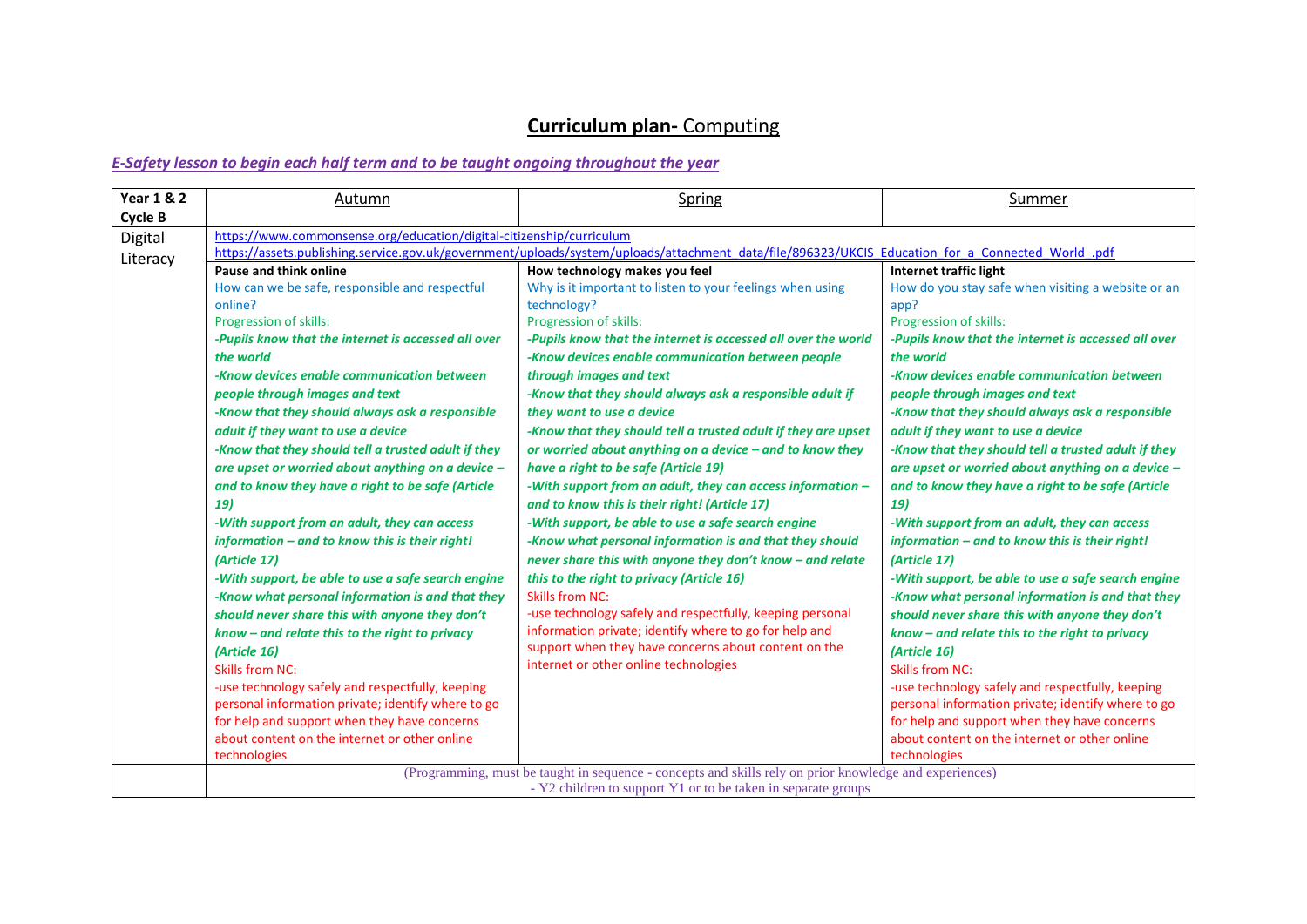| Computer | https://www.barefootcomputing.org/primary-computing-resources              |                                                               |                                                     |
|----------|----------------------------------------------------------------------------|---------------------------------------------------------------|-----------------------------------------------------|
| science  | Teach Computing: Yr1 Programming A - Moving a                              | ** Teach Computing: Yr1 Programming B - Introduction to       | Kidbots- unplugged activities                       |
|          | robot (Bee-bots)                                                           | animation (Scratch Jr)                                        | https://csunplugged.org/en/topics/kidbots/unit-     |
|          | Progression of Skills:                                                     | *Other Apps (Daisy the Dino, Bee-bot App, Kodable)            | plan/                                               |
|          | -Pupils will know which button on a device                                 | Progression of skills                                         | <b>Progression of Skills:</b>                       |
|          | represents which action                                                    | -Pupils will explore sprites and backgrounds                  | -Pupils will learn about who designs programming    |
|          | -Know how to program a robot to follow simple                              | -They will use programming blocks to use, modify and          | languages for computers and design their own        |
|          | sequence of instructions (1-2 turns)                                       | create programs                                               | -They will write their own unplugged fitness app    |
|          | -Make a simple sequence of instructions/algorithm                          | -They will be introduced to algorithms                        | -They will learn that writing a computer program    |
|          | -Be able to make simple predictions about an                               | ** Teach Computing: Yr2 Programming B - Introduction to       | involves planning what you're going to do,          |
|          | algorithm and a program                                                    | quizzes (Scratch Jr)                                          | "coding" the instructions, testing them, tracking   |
|          | -Be able to change (debug) the program to                                  | *Other Apps (Daisy the Dino, Bee-bot App, Kodable)            | down any bugs, and changing the program to that     |
|          | improve the route                                                          | <b>Progression of Skills</b>                                  | it works correctly.                                 |
|          |                                                                            | -Pupils will be begin to understand that sequences of         | -They will explore a simple programming language    |
|          | Teach Computing: Yr2 Programming A - Robot                                 | commands have an outcome                                      | by taking on separate roles to make these           |
|          | algorithms (Bee-bots)                                                      | -They make predictions based on their learning                | elements of programming explicit.                   |
|          | Progression of Skills:<br>-Pupils develop understanding of instructions in | -They use and modify designs to create their own quiz         | Role 1: The Developer (who writes the program) -    |
|          |                                                                            | questions, and realise these designs using blocks of code (in | The teacher will model this initially.              |
|          | sequences and the use of logical reasoning to<br>predict outcomes          | <b>Scratch Jr)</b>                                            | Role 2: The Tester (who instructs the Bot and looks |
|          | -They know how to program a robot to achieve a                             | -They evaluate their work and make improvements to their      | for bugs).                                          |
|          | set goal (sequence 6-7 instructions)                                       | programming projects                                          | Role 3: The Bot (who runs the program).             |
|          | -They will use given commands in different orders                          | <b>Skills from NC:</b>                                        | Skills from NC:                                     |
|          | to investigate how the order affects the outcome                           | -understand what algorithms are; how they are                 | -understand what algorithms are; how they are       |
|          | -They will develop artwork and test it for use in                          | implemented as programs on digital devices and that           | implemented as programs on digital devices and      |
|          | program                                                                    | programs execute by following precise and unambiguous         | that programs execute by following precise and      |
|          | -They will design algorithms and then test them as                         | instructions                                                  | unambiguous instructions -create and debug simple   |
|          | programs and debug them                                                    | -create and debug simple programs                             | programs -use logical reasoning to predict the      |
|          | -Skills from NC:                                                           | -use logical reasoning to predict the behaviour of simple     | behaviour of simple programs                        |
|          | -understand what algorithms are; how they are                              | programs                                                      |                                                     |
|          | implemented as programs on digital devices and                             |                                                               |                                                     |
|          | that programs execute by following precise and                             |                                                               |                                                     |
|          | unambiguous instructions                                                   |                                                               |                                                     |
|          | -create and debug simple programs                                          |                                                               |                                                     |
|          | -use logical reasoning to predict the behaviour of                         |                                                               |                                                     |
|          | simple programs                                                            |                                                               |                                                     |
| ICT      | <b>Teach Computing: Yr2 Computing Systems and</b>                          | Teach Computing: Yr1 Creating Media - Digital Writing         | Teach Computing: Yr2 Creating Media - Making        |
|          | Networks - IT around us                                                    | *PuppetPals                                                   | <b>Music</b>                                        |
|          | <b>Progression of Skills</b>                                               | <b>Progression of Skills:</b>                                 | *Music, Sound and Animation – sock puppets          |
|          | - Pupils know how to switch their device on -                              | - Pupils know how to type text using the space bar for        | <b>Progression of Skills:</b>                       |
|          | username/password                                                          | separating words to create something meaningful               | -Pupils will use a computer to create music         |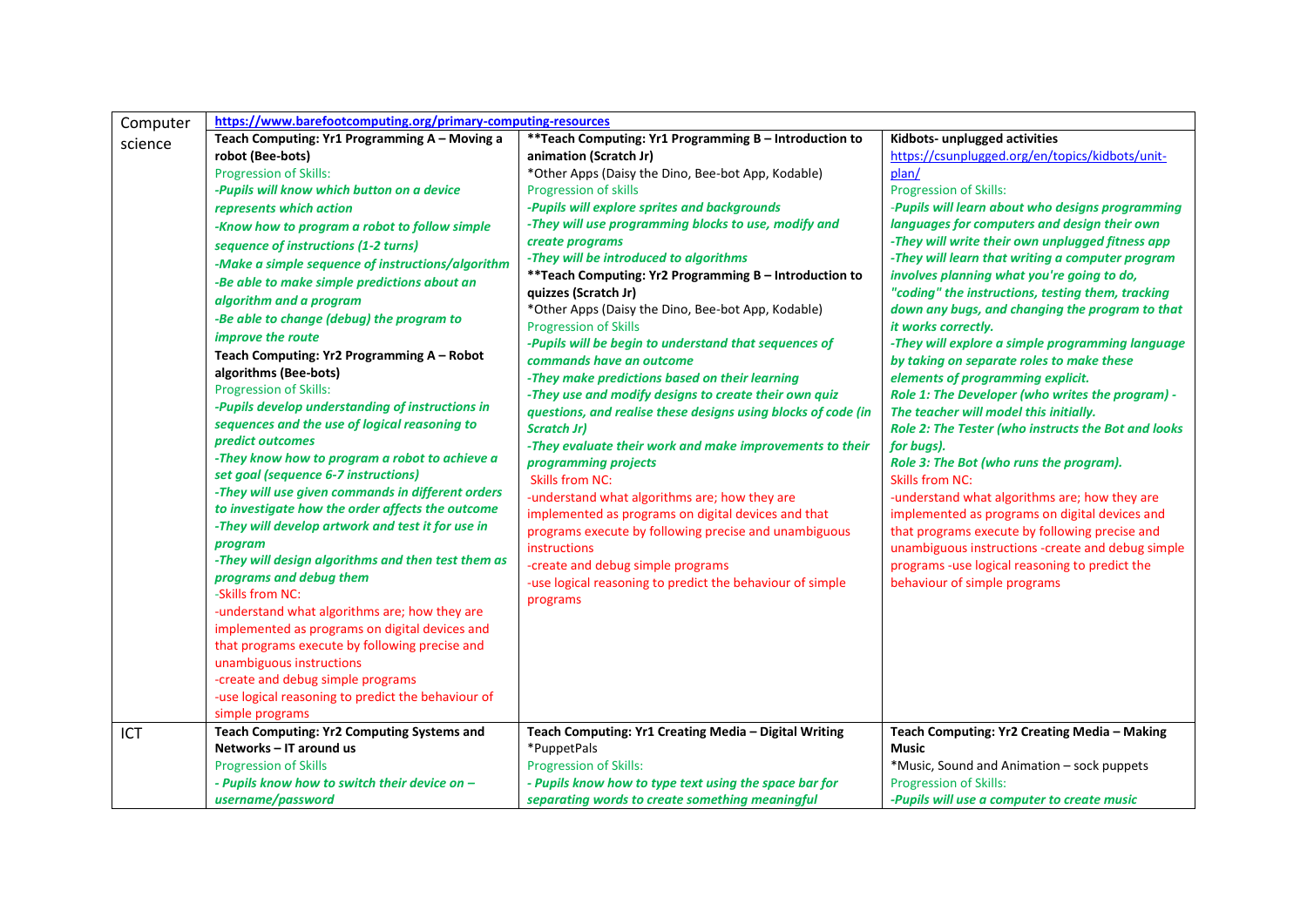|            | - Be able to navigate around the screen with a<br>mouse or touchpad<br>-They will begin to develop an understanding of<br>what (IT) is and identify some examples<br>-They will discuss where they have seen IT in<br>school and beyond<br>-Investigate how IT improves our world<br>-They will learn about the importance of using IT<br>responsibly<br><b>Skills from NC:</b><br>-use technology purposefully to create, organise,<br>store, manipulate and retrieve digital content<br>-recognise common uses of information technology<br>beyond school<br>-use technology safely and respectfully, keeping<br>personal information private; identify where to go<br>for help and support when they have concerns<br>about content on the internet or other online | -Know how to type and format text inc basic punctuation<br>and capital letters<br>- Know how to enter and remove text<br>- Consider how to change the look of their text and justify<br>these changes<br>- Consider the differences between writing on a computer<br>and writing on paper, talking about preferences, and giving<br>reasons for them<br>Skills from NC:<br>-use technology purposefully to create, organise, store,<br>manipulate and retrieve digital content<br>-recognise common uses of information technology beyond<br>school | - Consider how music can make them think and<br>feel<br>-Compare creating music digitally and non-<br>digitally<br>-Look at patterns and purposefully create music<br><b>Skills from NC:</b><br>-use technology purposefully to create, organise,<br>store, manipulate and retrieve digital content<br>-recognise common uses of information technology<br>beyond school |
|------------|------------------------------------------------------------------------------------------------------------------------------------------------------------------------------------------------------------------------------------------------------------------------------------------------------------------------------------------------------------------------------------------------------------------------------------------------------------------------------------------------------------------------------------------------------------------------------------------------------------------------------------------------------------------------------------------------------------------------------------------------------------------------|-----------------------------------------------------------------------------------------------------------------------------------------------------------------------------------------------------------------------------------------------------------------------------------------------------------------------------------------------------------------------------------------------------------------------------------------------------------------------------------------------------------------------------------------------------|--------------------------------------------------------------------------------------------------------------------------------------------------------------------------------------------------------------------------------------------------------------------------------------------------------------------------------------------------------------------------|
| Maths Link | technologies<br>Teach Computing: Yr2 Data and Information - Pictograms<br><b>Progression of skills</b><br>-They will use the term 'attribute' and use this to help them to organise data<br>-They will learn to present data in pictograms and block diagrams<br>-They will use data to answer questions<br>Skills from NC:<br>-use technology purposefully to create, organise, store, manipulate and retrieve digital content                                                                                                                                                                                                                                                                                                                                        | -Pupils will begin to understand what the term 'data' means and how data can be collected in the form of a tally chart<br>-use technology safely and respectfully, keeping personal information private; identify where to go for help and support when they have concerns about content or                                                                                                                                                                                                                                                         |                                                                                                                                                                                                                                                                                                                                                                          |
|            | contact on the internet or other online technologies.                                                                                                                                                                                                                                                                                                                                                                                                                                                                                                                                                                                                                                                                                                                  |                                                                                                                                                                                                                                                                                                                                                                                                                                                                                                                                                     |                                                                                                                                                                                                                                                                                                                                                                          |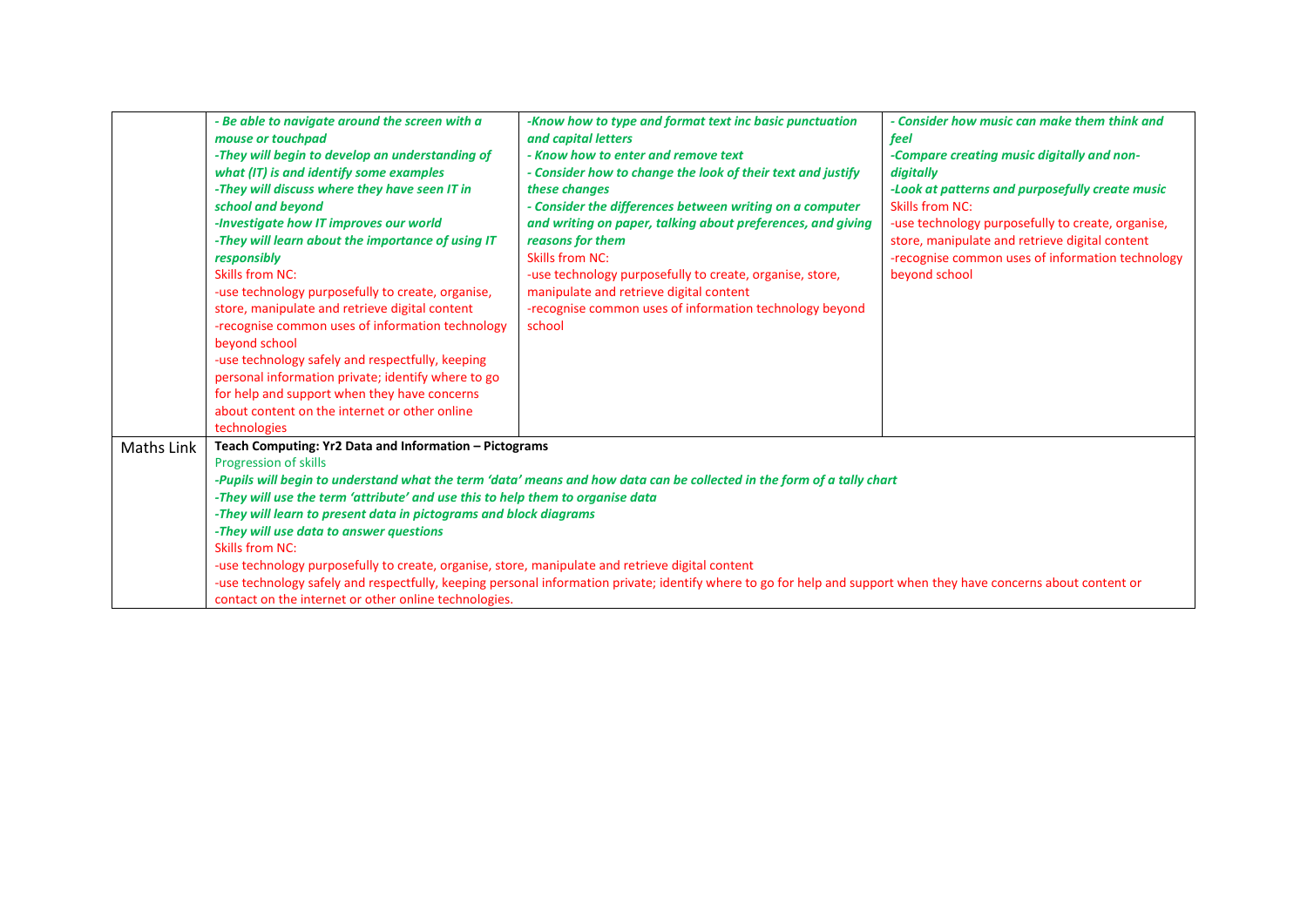\*\* Computer Science – Visit from 'Techytots' to ensure physical programming

# **Curriculum plan-** Computing

*E-Safety lesson to begin each half term and to be taught ongoing throughout the year*

*RR: Article 16: I have the right to privacy*

*RR: Article 17: I have the right to access information*

| <b>Year 3 &amp; 4</b> | Autumn                                                                                                                                            | Spring                                                        | <b>Summer</b>                                      |  |
|-----------------------|---------------------------------------------------------------------------------------------------------------------------------------------------|---------------------------------------------------------------|----------------------------------------------------|--|
| Cycle A               |                                                                                                                                                   |                                                               |                                                    |  |
| Digital               | https://www.commonsense.org/education/digital-citizenship/curriculum                                                                              |                                                               |                                                    |  |
| Literacy              | https://assets.publishing.service.gov.uk/government/uploads/system/uploads/attachment_data/file/896323/UKCIS_Education_for_a_Connected_World_.pdf |                                                               |                                                    |  |
|                       | <b>Device free moments</b>                                                                                                                        | That's private!                                               | This is me                                         |  |
|                       | Why is it important that we have device free                                                                                                      | What kinds of information should I keep to myself when I      | How does what I post online affect my identity?    |  |
|                       | moments in our lives?                                                                                                                             | use the internet?                                             | <b>Our online tracks</b>                           |  |
|                       | Your rings of responsibility                                                                                                                      | <b>Password Power-up</b>                                      | How does our online activity affect the digital    |  |
|                       | How do digital citizens take responsibility for                                                                                                   | How can a strong password help with security?                 | footprints of ourselves and others?                |  |
|                       | themselves, their community and world?                                                                                                            | <b>Progression of Skills:</b>                                 | <b>Progression of Skills:</b>                      |  |
|                       | Progression of skills:                                                                                                                            | -Pupils know which websites are useful and understand all     | -Pupils know which websites are useful and         |  |
|                       | -Pupils know which websites are useful and                                                                                                        | might not be trustworthy                                      | understand all might not be trustworthy            |  |
|                       | understand all might not be trustworthy                                                                                                           | -They know that concerns about what they see on-line          | -They know that concerns about what they see on-   |  |
|                       | -They know that concerns about what they see on-                                                                                                  | should be reported to a trusted adult                         | line should be reported to a trusted adult         |  |
|                       | line should be reported to a trusted adult                                                                                                        | -They can use a search engine to find information from        | -They can use a search engine to find information  |  |
|                       | -They can use a search engine to find information                                                                                                 | given key words                                               | from given key words                               |  |
|                       | from given key words                                                                                                                              | -They know which websites are useful and begin to             | -They know which websites are useful and begin to  |  |
|                       | -They know which websites are useful and begin to                                                                                                 | understand all might not be trustworthy                       | understand all might not be trustworthy            |  |
|                       | understand all might not be trustworthy                                                                                                           | -They can create and use a simple password                    | -They can create and use a simple password         |  |
|                       | -They can create and use a simple password                                                                                                        | -They can login and out of websites used at school            | -They can login and out of websites used at school |  |
|                       | -They can login and out of websites used at school                                                                                                | -They know that having a balance of online and offline        | -They know that having a balance of online and     |  |
|                       | -They know that having a balance of online and                                                                                                    | activities is important                                       | offline activities is important                    |  |
|                       | offline activities is important                                                                                                                   | -They know what to do if they are exposed to unpleasant       | -They know what to do if they are exposed to       |  |
|                       | -They know what to do if they are exposed to                                                                                                      | materials on a device                                         | unpleasant materials on a device                   |  |
|                       | unpleasant materials on a device                                                                                                                  | -They know what the key word are to enter into a search       | -They know what the key word are to enter into a   |  |
|                       | -They know what the key word are to enter into a                                                                                                  | engine to find wanted information                             | search engine to find wanted information           |  |
|                       | search engine to find wanted information                                                                                                          | -They can select useful websites from the results of a search |                                                    |  |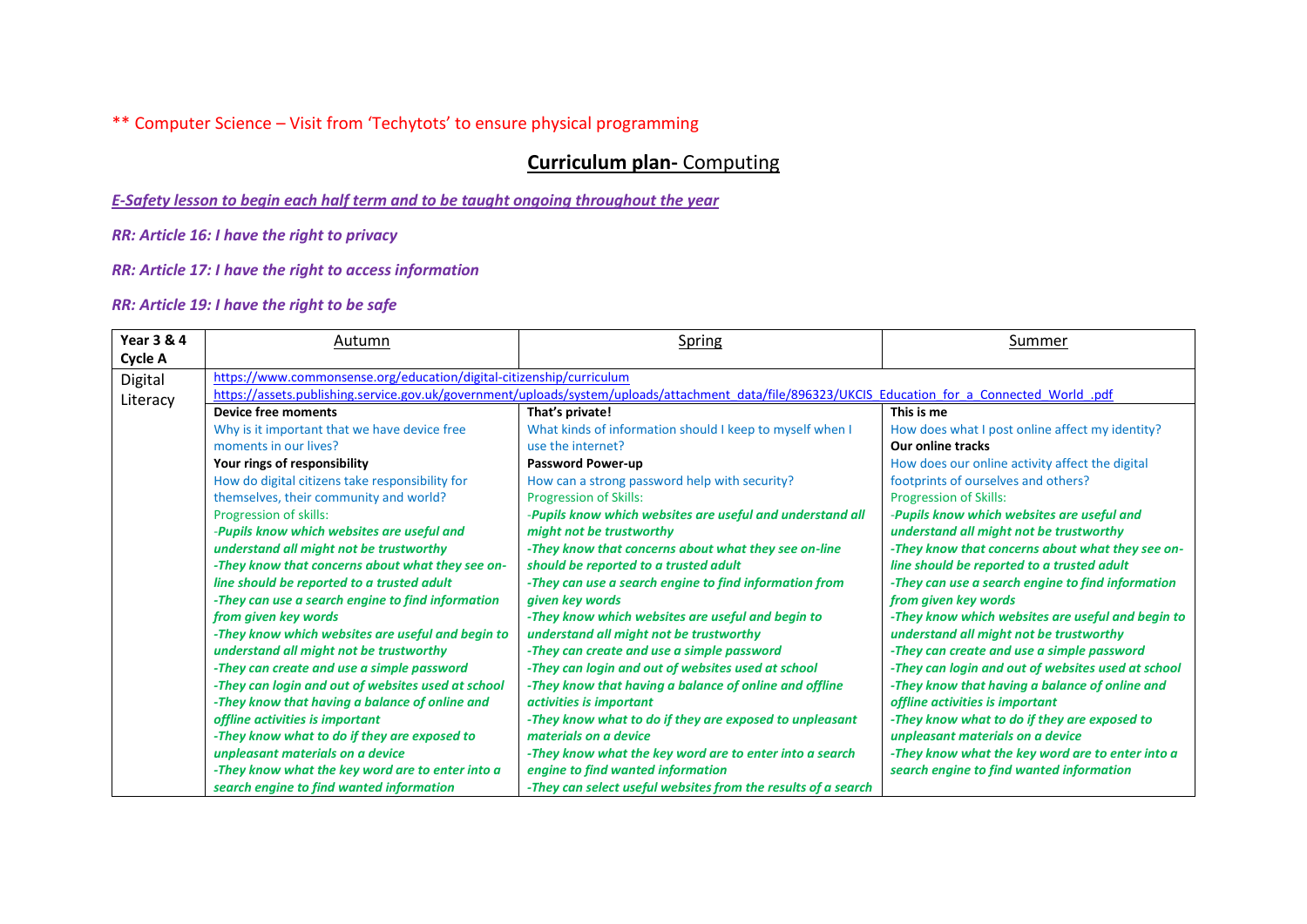|          | -They can select useful websites from the results of | -They know that pictures and text shared online can end up                                              | -They can select useful websites from the results of |
|----------|------------------------------------------------------|---------------------------------------------------------------------------------------------------------|------------------------------------------------------|
|          | a search                                             | with strangers                                                                                          | a search                                             |
|          | -They know that pictures and text shared online      | -They can reliably use a more complex password to access                                                | -They know that pictures and text shared online      |
|          | can end up with strangers                            | <b>resources</b>                                                                                        | can end up with strangers                            |
|          | -They can reliably use a more complex password to    | <b>Skills from NC:</b>                                                                                  | -They can reliably use a more complex password to    |
|          | access resources                                     | - Use technology safely, respectfully and responsibly;                                                  | access resources                                     |
|          | <b>Skills from NC:</b>                               | recognise acceptable/ unacceptable behaviour; identify a                                                | <b>Skills from NC:</b>                               |
|          | - Use technology safely, respectfully and            | range of ways to report concerns about content and contact                                              | - Use technology safely, respectfully and            |
|          | responsibly; recognise acceptable/ unacceptable      |                                                                                                         | responsibly; recognise acceptable/ unacceptable      |
|          | behaviour; identify a range of ways to report        |                                                                                                         | behaviour; identify a range of ways to report        |
|          | concerns about content and contact                   |                                                                                                         | concerns about content and contact                   |
| Computer |                                                      | (Programming, must be taught in sequence - concepts and skills rely on prior knowledge and experiences) |                                                      |
| science  |                                                      | - Y4 children to support Y3 or to be taken in separate groups                                           |                                                      |
|          | Cover Yr3 if unable to teach year groups separately  | Cover Yr3 if unable to teach year groups separately                                                     | PuppetPals/Kodu/Swift Playground                     |
|          | Teach Computing Yr3: Programming A - Sequence        | Teach Computing Yr3: Programming B - Events and Actions                                                 | *Apps (Lightbot, A.L.E.X, Cargo-bot, Hour of Code)   |
|          | in music (Scratch)                                   | (Scratch)                                                                                               | Progression of Skills:                               |
|          | <b>Progression of Skills:</b>                        | <b>Progression of Skills:</b>                                                                           | -Pupils design a simple game in e.g., Kodu using     |
|          | -Pupils will be introduced to a programming          | -Pupils explore links between events and actions                                                        | rule-based algorithms describing how it will be      |
|          | environment                                          | -They will move a sprite in 4 directions                                                                | played.                                              |
|          | -They will use motion, sound and event blocks,       | -They explore movement within a maze, using design to                                                   | -They then create the Kodu world, implement their    |
|          | which they will use to create their own programs,    | choose an appropriately sized sprite                                                                    | algorithms as code, and play and evaluate each       |
|          | featuring sequences                                  | -They will be introduced to pen blocks                                                                  | other's games.                                       |
|          | -They will make a representation of a piano          | -They will draw lines with sprites and change the size and                                              | -Pupils will input sets of instructions according to |
|          | <b>Skills from NC:</b>                               | colour of the lines                                                                                     | programming, language and environment                |
|          | - design write and debug programs that accomplish    | -They will design and code their own maze-tracing program                                               | -They will independently be able to debug basic      |
|          | specific goals, solve problems by decomposing        | <b>Skills from NC:</b>                                                                                  | mistakes                                             |
|          | them in smaller parts                                | - design write and debug programs that accomplish specific                                              | -They will begin to use conditionals                 |
|          | -use sequence, selection and repetition in programs  | goals, solve problems by decomposing them in smaller parts                                              | -They will be able to explain how their program      |
|          | - use logical reasoning to explain how some simple   | -use sequence, selection and repetition in programs                                                     | works                                                |
|          | algorithms work and to detect and correct errors in  | - use logical reasoning to explain how some simple                                                      | -They will modify their program and be able to       |
|          | algorithms and programs                              | algorithms work and to detect and correct errors in                                                     | predict the effect of changes                        |
|          | Teach Computing Yr4: Programming A - Repetition      | algorithms and programs                                                                                 | -They will know how to break sets of instructions    |
|          | in shapes (Logo)                                     | Teach Computing Yr4: Programming B - Repetition in                                                      | into short steps to achieve a goal                   |
|          | *Other Apps (Lightbot, A.L.E.X, Cargo-bot)           | games (Scratch)                                                                                         | <b>Skills from NC:</b>                               |
|          | <b>Progression of Skills:</b>                        | <b>Progression of Skills:</b>                                                                           | -design, write and debug programs that accomplish    |
|          | -Pupils will create programs by planning,            | -Pupils will explore repetition in programming                                                          | specific goals; including controlling or simulating  |
|          | modifying and testing commands to create shapes      | -They will look at the difference between count-controlled                                              | physical systems and solving problems by             |
|          | and patterns                                         | and infinite loops, and use their knowledge to modify                                                   | decomposing them into smaller parts                  |
|          | -They will look at repetition and loops within       | existing animations and games using repetition                                                          | -use sequence, selection and repetition in           |
|          | programming                                          | -They will design and create a game which uses repetition,                                              | programs; work with variables and various forms of   |
|          | <b>Skills from NC:</b>                               | applying stages of programming design throughout                                                        | input and output                                     |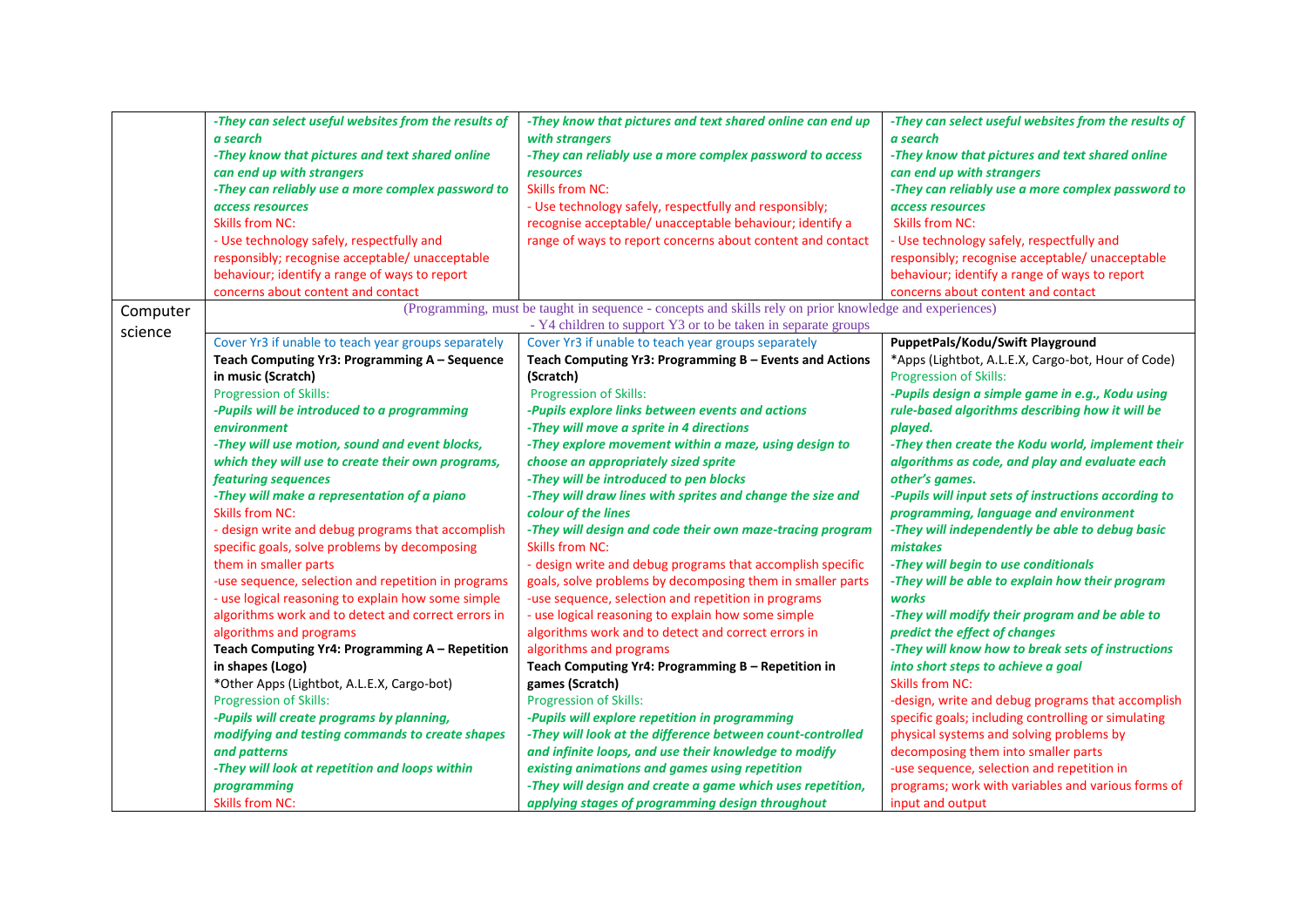| - design write and debug programs that accomplish<br>specific goals, solve problems by decomposing<br>them in smaller parts<br>-use sequence, selection and repetition in programs<br>- use logical reasoning to explain how some simple<br>algorithms work and to detect and correct errors in<br>algorithms and programs<br>- select, use and combine a variety of software<br>(including internet services) on a range of digital<br>devices to design and create a range of programs,<br>systems and content that accomplish given goals,<br>including collecting, analysing, evaluating and<br>presenting data and information                                                                                                                                                                                                                                                                                                                                                                                                                                                                                                                                                                                                                                                                                       | <b>Skills from NC:</b><br>- design write and debug programs that accomplish specific<br>goals, solve problems by decomposing them in smaller parts<br>-use sequence, selection and repetition in programs<br>- use logical reasoning to explain how some simple<br>algorithms work and to detect and correct errors in<br>algorithms and programs<br>- select, use and combine a variety of software (including<br>internet services) on a range of digital devices to design and<br>create a range of programs, systems and content that<br>accomplish given goals, including collecting, analysing,<br>evaluating and presenting data and information                                                                                                                                                                                                                                                                               | -use logical reasoning to explain how some simple<br>algorithms work and to detect and correct errors in<br>algorithms and programs                                                                                                                                                                                                                                                                                                                                                                                                                                                                                                                                                                                                                                                                                                                                                                                                                              |
|---------------------------------------------------------------------------------------------------------------------------------------------------------------------------------------------------------------------------------------------------------------------------------------------------------------------------------------------------------------------------------------------------------------------------------------------------------------------------------------------------------------------------------------------------------------------------------------------------------------------------------------------------------------------------------------------------------------------------------------------------------------------------------------------------------------------------------------------------------------------------------------------------------------------------------------------------------------------------------------------------------------------------------------------------------------------------------------------------------------------------------------------------------------------------------------------------------------------------------------------------------------------------------------------------------------------------|---------------------------------------------------------------------------------------------------------------------------------------------------------------------------------------------------------------------------------------------------------------------------------------------------------------------------------------------------------------------------------------------------------------------------------------------------------------------------------------------------------------------------------------------------------------------------------------------------------------------------------------------------------------------------------------------------------------------------------------------------------------------------------------------------------------------------------------------------------------------------------------------------------------------------------------|------------------------------------------------------------------------------------------------------------------------------------------------------------------------------------------------------------------------------------------------------------------------------------------------------------------------------------------------------------------------------------------------------------------------------------------------------------------------------------------------------------------------------------------------------------------------------------------------------------------------------------------------------------------------------------------------------------------------------------------------------------------------------------------------------------------------------------------------------------------------------------------------------------------------------------------------------------------|
| Teach Computing Yr3: Creating Media - Desktop<br>ICT<br>Publisher (Yr3 children create own folders)<br><b>Progression of Skills:</b><br>-Pupils will become familiar with the term's 'text'<br>and 'images' and understand they are used to<br>communicate messages<br>-They will make careful choices of font size, colour<br>and type to edit and improve premade documents<br>-They will be introduced to the terms 'templates',<br>'orientation' and 'placeholders' and begin to<br>understand how these can support them in making<br>their own template for a MAGAZINE front cover<br>-They will add text and images to create their own<br>pieces of work using desktop software<br>-They will look at page layouts thinking carefully<br>about purpose and evaluate how and why desk top<br>publishing is used in the real world<br><b>Skills from NC:</b><br>-select, use and combine a variety of software<br>(including internet services) on a range of digital<br>devices to design and create a range of programs,<br>systems and content that accomplish given goals,<br>including collecting, analysing, evaluating and<br>presenting data and information<br>-use search technologies effectively, appreciate<br>how results are selected and ranked, and be<br>discerning in evaluating digital content | Teach Computing Yr3: Computer Systems and Networks -<br><b>Connecting Computers</b><br>Progression of skills:<br>-Pupils will develop an understanding of inputs, processes<br>and outputs<br>-They will compare digital and non-digital devices<br>-They will be introduced to computer networks, including<br>devices that make up an infrastructure, such as wireless<br>access points and switches<br>-They will discover the benefits of connecting devices in a<br>network<br><b>Skills from NC:</b><br>-select, use and combine a variety of software (including<br>internet services) on a range of digital devices to design and<br>create a range of programs, systems and content that<br>accomplish given goals, including collecting, analysing,<br>evaluating and presenting data and information<br>-use sequence, selection, and repetition in programs; work<br>with variables and various forms of input and output | Internet research and communication - Present a<br><b>Power Point</b><br>*Puppet pals<br>Progression of Skills:<br>- Pupils learn to write and deliver a presentation<br>on a given subject<br>- Pupils learn how to develop a storyboard and<br>then create a simple animation using for instance<br>'Puppet Pals' or 'Stop Motions' Animation'<br>- Pupils learn how to develop a storyboard and<br>then create a simple animation using for instance<br>'Puppet Pals' or 'Stop Motions' Animation'<br><b>Skills from NC:</b><br>-select, use and combine a variety of software<br>(including internet services) on a range of digital<br>devices to design and create a range of programs,<br>systems and content that accomplish given goals,<br>including collecting, analysing, evaluating and<br>presenting data and information<br>-use sequence, selection, and repetition in<br>programs; work with variables and various forms of<br>input and output |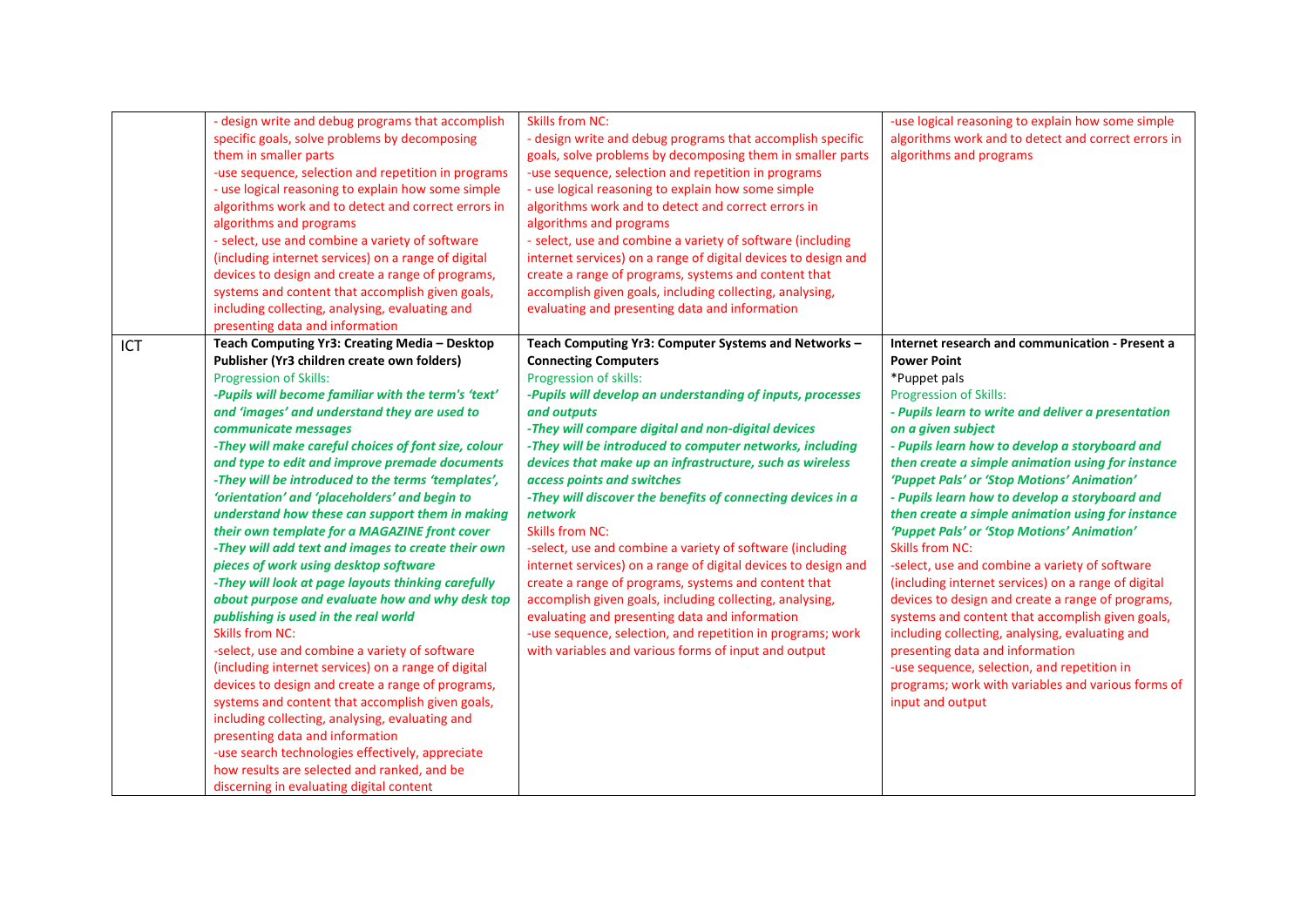| Science | Teach Computing Yr3: Data & Information - Branching databases                                                                                                                 |
|---------|-------------------------------------------------------------------------------------------------------------------------------------------------------------------------------|
| Link    | <b>Progression of skills:</b>                                                                                                                                                 |
|         | -Pupils will develop an understanding of what a branching database is and how to create one                                                                                   |
|         | -They will use yes/no questions to gain understanding of what attributes are and how to use them to sort groups of objects                                                    |
|         | -They will create physical and on-screen branching databases                                                                                                                  |
|         | -They will create an identification tool, which they will test by using it                                                                                                    |
|         | -They will consider real-world applications for branching databases                                                                                                           |
|         | <b>Skills from NC:</b>                                                                                                                                                        |
|         | -select, use and combine a variety of software (including internet services) on a range of digital devices to design and create a range of programs, systems and content that |
|         | accomplish given goals, including collecting, analysing, evaluating and presenting data and information                                                                       |
|         | -use technology safely, respectfully and responsibly; recognise acceptable/unacceptable behaviour; identify a range of ways to report concerns about content and contact      |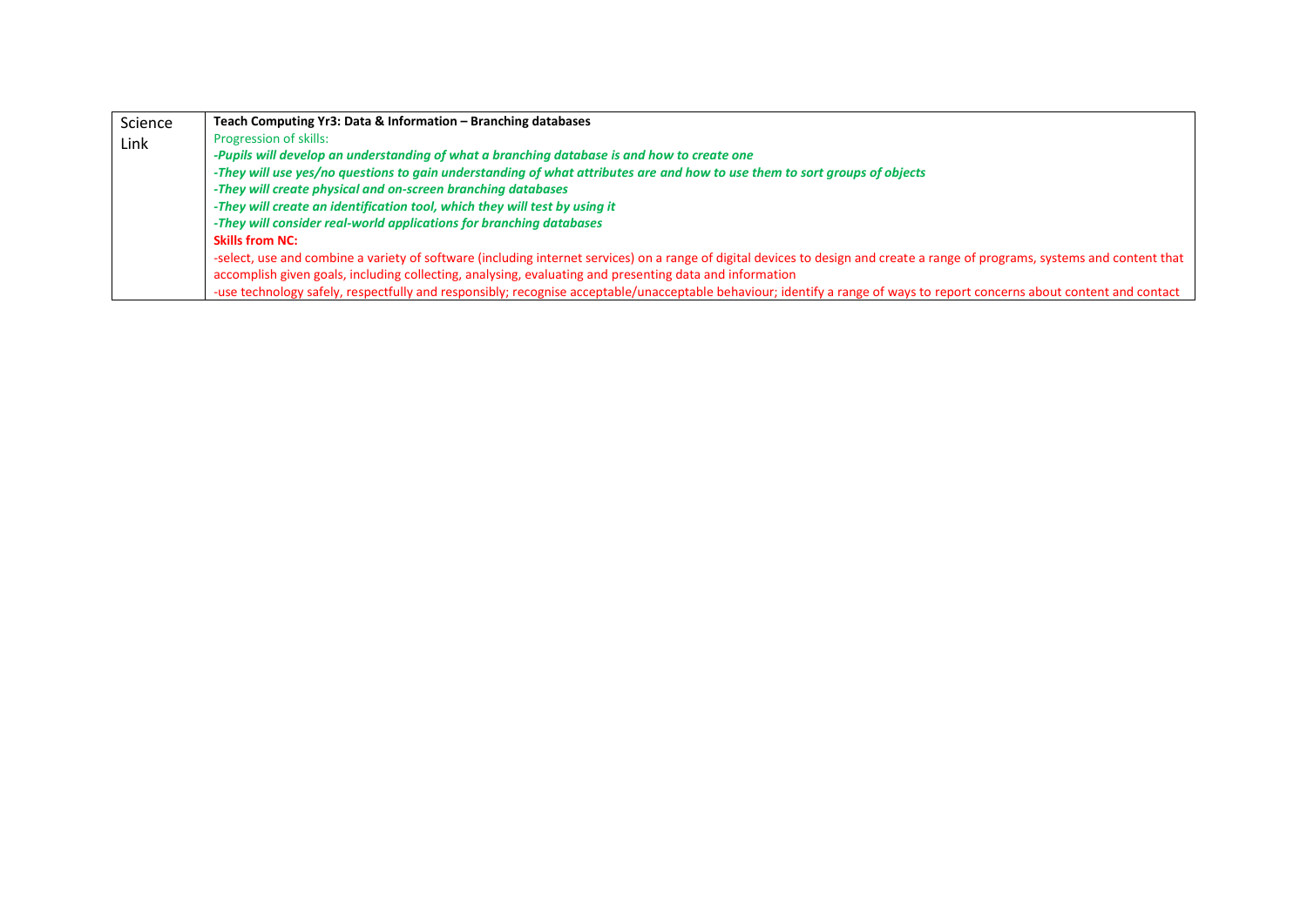\*\* Computer Science – Visit from 'Techytots' to ensure physical programming

# **Curriculum plan-** Computing

*E-Safety lesson to begin each half term and to be taught ongoing throughout the year*

*RR: Article 16: I have the right to privacy*

*RR: Article 17: I have the right to access information*

| <b>Year 3 &amp; 4</b> | Autumn                                                                                                                                            | Spring                                                        | Summer                                             |
|-----------------------|---------------------------------------------------------------------------------------------------------------------------------------------------|---------------------------------------------------------------|----------------------------------------------------|
| Cycle B               |                                                                                                                                                   |                                                               |                                                    |
| Digital               | https://www.commonsense.org/education/digital-citizenship/curriculum                                                                              |                                                               |                                                    |
| Literacy              | https://assets.publishing.service.gov.uk/government/uploads/system/uploads/attachment data/file/896323/UKCIS Education for a Connected World .pdf |                                                               |                                                    |
|                       | Our digital citizenship pledges                                                                                                                   | The power of words                                            | Is seeing believing?                               |
|                       | What makes a strong online community?                                                                                                             | What should you do when someone uses mean or hurtful          | Why do people alter digital photos and videos?     |
|                       | Keeping games fun and friendly                                                                                                                    | language on the internet?                                     | A creator's rights and responsibilities            |
|                       | How can I be positive and have fun while playing                                                                                                  | Be a super digital citizen                                    | What rights and responsibilities do you have as a  |
|                       | games online, and help others do the same?                                                                                                        | How can we be upstanders when we see cyberbullying?           | creator?                                           |
|                       | <b>Progression of Skills:</b>                                                                                                                     | <b>Progression of Skills:</b>                                 | <b>Progression of Skills:</b>                      |
|                       | -Pupils know which websites are useful and                                                                                                        | -Pupils know which websites are useful and understand all     | -Pupils know which websites are useful and         |
|                       | understand all might not be trustworthy                                                                                                           | might not be trustworthy                                      | understand all might not be trustworthy            |
|                       | -They know that concerns about what they see on-                                                                                                  | -They know that concerns about what they see on-line          | -They know that concerns about what they see on-   |
|                       | line should be reported to a trusted adult                                                                                                        | should be reported to a trusted adult                         | line should be reported to a trusted adult         |
|                       | -They can use a search engine to find information                                                                                                 | -They can use a search engine to find information from        | -They can use a search engine to find information  |
|                       | from given key words                                                                                                                              | given key words                                               | from given key words                               |
|                       | -They know which websites are useful and begin to                                                                                                 | -They know which websites are useful and begin to             | -They know which websites are useful and begin to  |
|                       | understand all might not be trustworthy                                                                                                           | understand all might not be trustworthy                       | understand all might not be trustworthy            |
|                       | -They can create and use a simple password                                                                                                        | -They can create and use a simple password                    | -They can create and use a simple password         |
|                       | -They can login and out of websites used at school                                                                                                | -They can login and out of websites used at school            | -They can login and out of websites used at school |
|                       | -They know that having a balance of online and                                                                                                    | -They know that having a balance of online and offline        | -They know that having a balance of online and     |
|                       | offline activities is important                                                                                                                   | activities is important                                       | offline activities is important                    |
|                       | -They know what to do if they are exposed to                                                                                                      | -They know what to do if they are exposed to unpleasant       | -They know what to do if they are exposed to       |
|                       | unpleasant materials on a device                                                                                                                  | materials on a device                                         | unpleasant materials on a device                   |
|                       | -They know what the key word are to enter into a                                                                                                  | -They know what the key word are to enter into a search       | -They know what the key word are to enter into a   |
|                       | search engine to find wanted information                                                                                                          | engine to find wanted information                             | search engine to find wanted information           |
|                       |                                                                                                                                                   | -They can select useful websites from the results of a search |                                                    |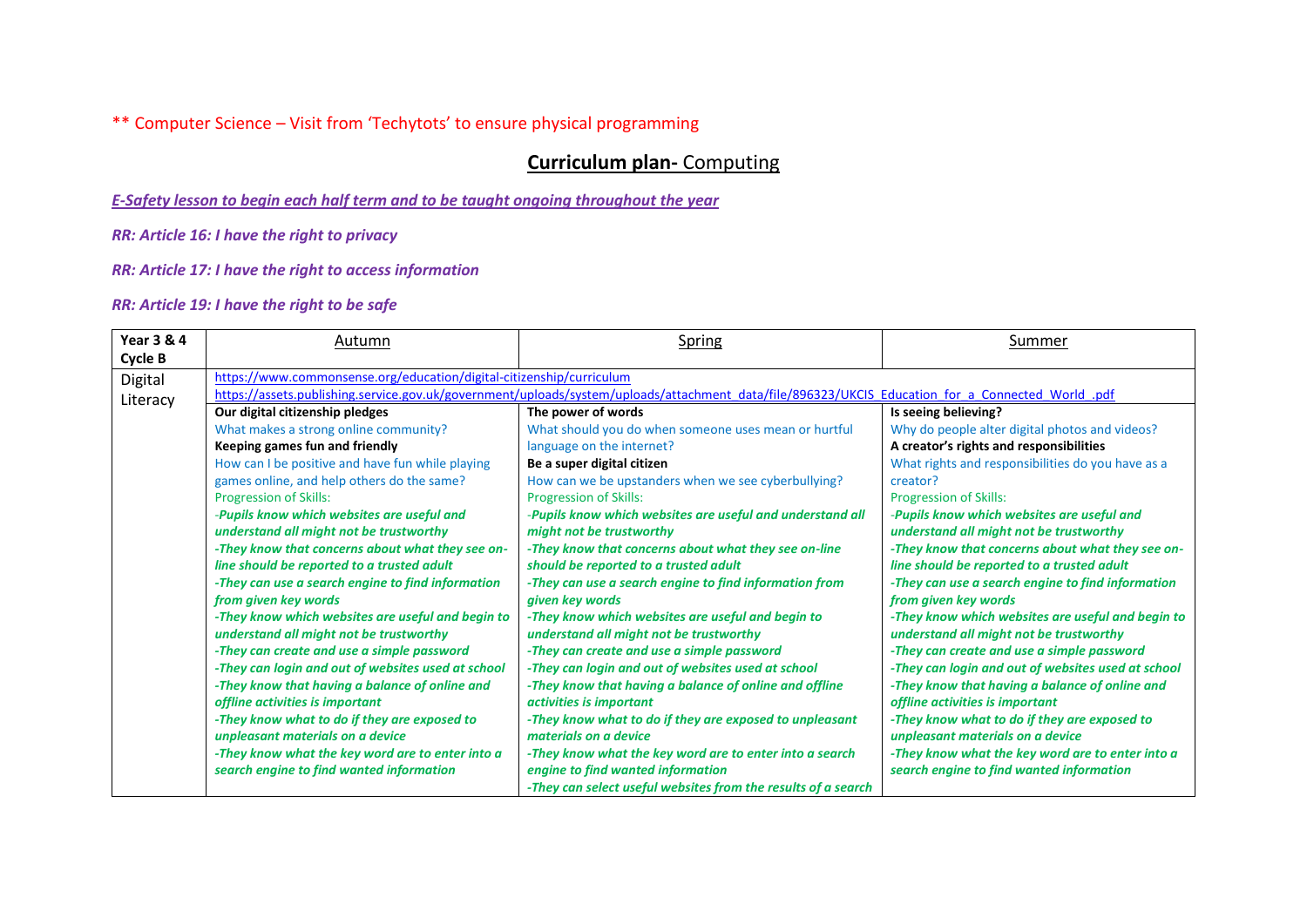|          | -They can select useful websites from the results of<br>a search<br>-They know that pictures and text shared online<br>can end up with strangers<br>-They can reliably use a more complex password to<br>access resources<br><b>Skills from NC:</b><br>- Use technology safely, respectfully and<br>responsibly; recognise acceptable/ unacceptable                                                                                                                                                                                                                                                                                                                                                                                                                                                                                                                                                                                                                                                                                | -They know that pictures and text shared online can end up<br>with strangers<br>-They can reliably use a more complex password to access<br>resources<br><b>Skills from NC:</b><br>- Use technology safely, respectfully and responsibly;<br>recognise acceptable/ unacceptable behaviour; identify a<br>range of ways to report concerns about content and contact                                                                                                                                                                                                                                                                                                                                                                                                                                                                                                                                                                                                                                                                                                                                                                                                                                                                                                                                 | -They can select useful websites from the results of<br>a search<br>-They know that pictures and text shared online<br>can end up with strangers<br>-They can reliably use a more complex password to<br>access resources<br><b>Skills from NC:</b><br>- Use technology safely, respectfully and<br>responsibly; recognise acceptable/ unacceptable                                                                                                                                                                                                                                                                                                                                                                                                                                                                                                                                                                                                                                                                                                                                                                                                                           |
|----------|------------------------------------------------------------------------------------------------------------------------------------------------------------------------------------------------------------------------------------------------------------------------------------------------------------------------------------------------------------------------------------------------------------------------------------------------------------------------------------------------------------------------------------------------------------------------------------------------------------------------------------------------------------------------------------------------------------------------------------------------------------------------------------------------------------------------------------------------------------------------------------------------------------------------------------------------------------------------------------------------------------------------------------|-----------------------------------------------------------------------------------------------------------------------------------------------------------------------------------------------------------------------------------------------------------------------------------------------------------------------------------------------------------------------------------------------------------------------------------------------------------------------------------------------------------------------------------------------------------------------------------------------------------------------------------------------------------------------------------------------------------------------------------------------------------------------------------------------------------------------------------------------------------------------------------------------------------------------------------------------------------------------------------------------------------------------------------------------------------------------------------------------------------------------------------------------------------------------------------------------------------------------------------------------------------------------------------------------------|-------------------------------------------------------------------------------------------------------------------------------------------------------------------------------------------------------------------------------------------------------------------------------------------------------------------------------------------------------------------------------------------------------------------------------------------------------------------------------------------------------------------------------------------------------------------------------------------------------------------------------------------------------------------------------------------------------------------------------------------------------------------------------------------------------------------------------------------------------------------------------------------------------------------------------------------------------------------------------------------------------------------------------------------------------------------------------------------------------------------------------------------------------------------------------|
|          | behaviour; identify a range of ways to report<br>concerns about content and contact                                                                                                                                                                                                                                                                                                                                                                                                                                                                                                                                                                                                                                                                                                                                                                                                                                                                                                                                                |                                                                                                                                                                                                                                                                                                                                                                                                                                                                                                                                                                                                                                                                                                                                                                                                                                                                                                                                                                                                                                                                                                                                                                                                                                                                                                     | behaviour; identify a range of ways to report<br>concerns about content and contact                                                                                                                                                                                                                                                                                                                                                                                                                                                                                                                                                                                                                                                                                                                                                                                                                                                                                                                                                                                                                                                                                           |
| Computer |                                                                                                                                                                                                                                                                                                                                                                                                                                                                                                                                                                                                                                                                                                                                                                                                                                                                                                                                                                                                                                    | (Programming, must be taught in sequence - concepts and skills rely on prior knowledge and experiences)<br>- Y4 children to support Y3 or to be taken in separate groups                                                                                                                                                                                                                                                                                                                                                                                                                                                                                                                                                                                                                                                                                                                                                                                                                                                                                                                                                                                                                                                                                                                            |                                                                                                                                                                                                                                                                                                                                                                                                                                                                                                                                                                                                                                                                                                                                                                                                                                                                                                                                                                                                                                                                                                                                                                               |
| science  | <b>Tynker- Dragon Blast</b><br>https://www.tynker.com/dashboard/student/#/ho<br>me<br>*Other Hour of Code games/resources<br>Progression of Skills:<br>-Pupils will use logical skills and computational<br>thinking to manipulate code.<br>-They will complete puzzles using concepts:<br>algorithms, debugging, loops, decomposition and<br><i>abstraction</i><br>-Pupils will input sets of instructions according to<br>programming, language and environment<br>-They will independently be able to debug basic<br>mistakes<br>-They will begin to use conditionals<br>-They will be able to explain how their program<br>works<br>-They will modify their program and be able to<br>predict the effect of changes<br>-They will know how to break sets of instructions<br>into short steps to achieve a goal<br><b>Skills from NC:</b><br>- design write and debug programs that accomplish<br>specific goals, solve problems by decomposing<br>them in smaller parts<br>-use sequence, selection and repetition in programs | Cover Yr4 if unable to teach year groups separately<br>Teach Computing Yr3: Programming A - Sequence in music<br>(Scratch)<br><b>Progression of Skills:</b><br>-Pupils will be introduced to a programming environment<br>-They will use motion, sound and event blocks, which they<br>will use to create their own programs, featuring sequences<br>-They will make a representation of a piano<br><b>Skills from NC:</b><br>- design write and debug programs that accomplish specific<br>goals, solve problems by decomposing them in smaller parts<br>-use sequence, selection and repetition in programs<br>- use logical reasoning to explain how some simple<br>algorithms work and to detect and correct errors in<br>algorithms and programs<br>Teach Computing Yr4: Programming A - Repetition in<br>shapes (Logo)<br>*Other Apps (Lightbot, A.L.E.X, Cargo-bot)<br><b>Progression of Skills:</b><br>-Pupils will create programs by planning, modifying and<br>testing commands to create shapes and patterns<br>-They will look at repetition and loops within programming<br><b>Skills from NC:</b><br>- design write and debug programs that accomplish specific<br>goals, solve problems by decomposing them in smaller parts<br>-use sequence, selection and repetition in programs | Cover Yr4 if unable to teach year groups separately<br>Teach Computing Yr3: Programming B - Events<br>and Actions (Scratch)<br>Progression of Skills:<br>-Pupils explore links between events and actions<br>-They will move a sprite in 4 directions<br>-They explore movement within a maze, using<br>design to choose an appropriately sized sprite<br>-They will be introduced to pen blocks<br>-They will draw lines with sprites and change the<br>size and colour of the lines<br>-They will design and code their own maze-tracing<br>program<br><b>Skills from NC:</b><br>- design write and debug programs that accomplish<br>specific goals, solve problems by decomposing<br>them in smaller parts<br>-use sequence, selection and repetition in programs<br>- use logical reasoning to explain how some simple<br>algorithms work and to detect and correct errors in<br>algorithms and programs<br>Teach Computing Yr4: Programming B - Repetition<br>in games (Scratch)<br><b>Progression of Skills:</b><br>-Pupils will explore repetition in programming<br>-They will look at the difference between count-<br>controlled and infinite loops, and use their |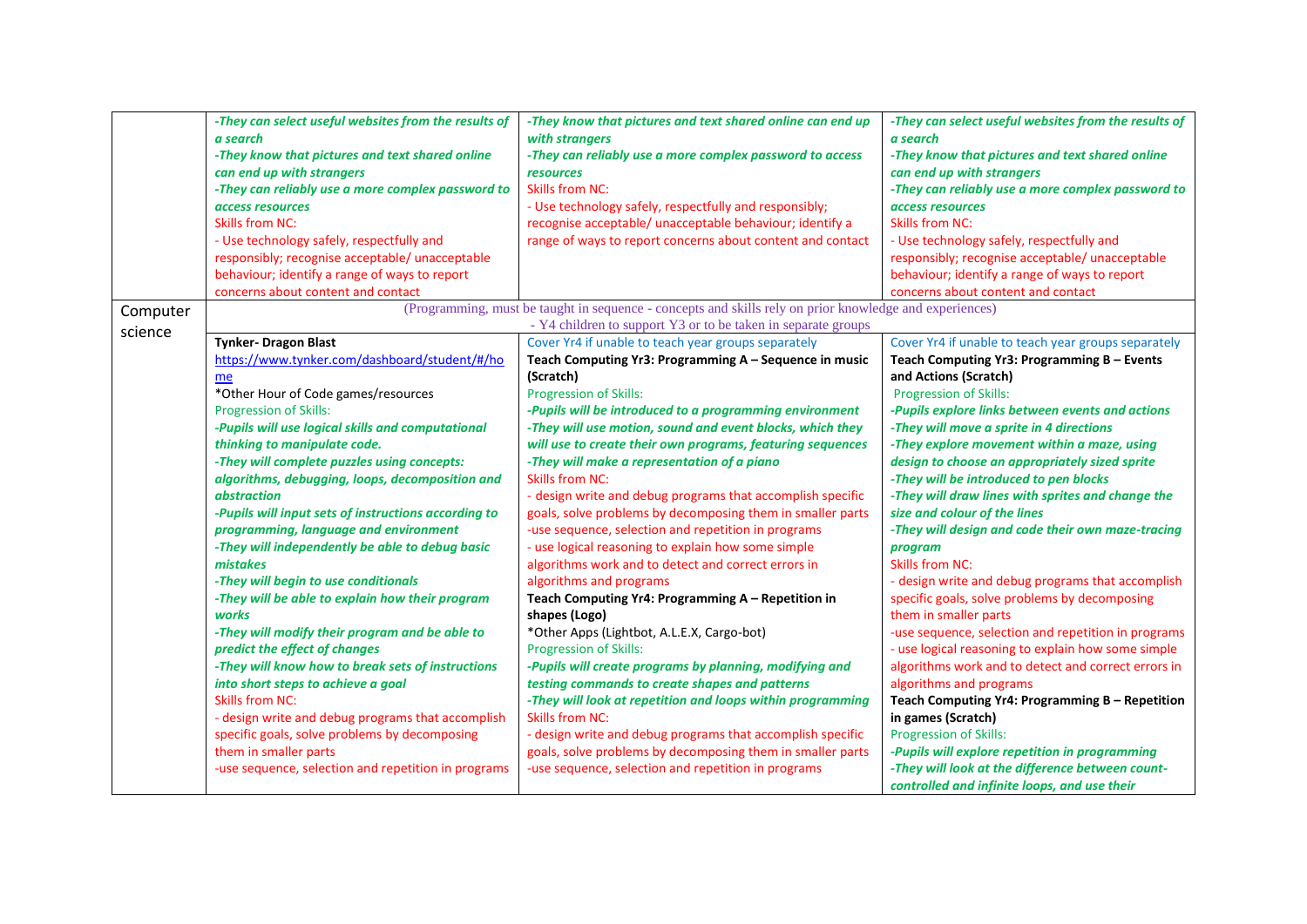|     | - use logical reasoning to explain how some simple<br>algorithms work and to detect and correct errors in<br>algorithms and programs<br>- select, use and combine a variety of software<br>(including internet services) on a range of digital<br>devices to design and create a range of programs,<br>systems and content that accomplish given goals,<br>including collecting, analysing, evaluating and<br>presenting data and information                                                                                                                                                                                                                                                                                                                                                                                                                                                                                                                                                            | - use logical reasoning to explain how some simple<br>algorithms work and to detect and correct errors in<br>algorithms and programs<br>- select, use and combine a variety of software (including<br>internet services) on a range of digital devices to design and<br>create a range of programs, systems and content that<br>accomplish given goals, including collecting, analysing,<br>evaluating and presenting data and information                                                                                                                                                                                                                                                                                                                                                                                                         | knowledge to modify existing animations and<br>games using repetition<br>-They will design and create a game which uses<br>repetition, applying stages of programming design<br>throughout<br><b>Skills from NC:</b><br>- design write and debug programs that accomplish<br>specific goals, solve problems by decomposing<br>them in smaller parts<br>-use sequence, selection and repetition in programs<br>- use logical reasoning to explain how some simple<br>algorithms work and to detect and correct errors in<br>algorithms and programs<br>- select, use and combine a variety of software<br>(including internet services) on a range of digital<br>devices to design and create a range of programs,<br>systems and content that accomplish given goals,<br>including collecting, analysing, evaluating and<br>presenting data and information |
|-----|----------------------------------------------------------------------------------------------------------------------------------------------------------------------------------------------------------------------------------------------------------------------------------------------------------------------------------------------------------------------------------------------------------------------------------------------------------------------------------------------------------------------------------------------------------------------------------------------------------------------------------------------------------------------------------------------------------------------------------------------------------------------------------------------------------------------------------------------------------------------------------------------------------------------------------------------------------------------------------------------------------|----------------------------------------------------------------------------------------------------------------------------------------------------------------------------------------------------------------------------------------------------------------------------------------------------------------------------------------------------------------------------------------------------------------------------------------------------------------------------------------------------------------------------------------------------------------------------------------------------------------------------------------------------------------------------------------------------------------------------------------------------------------------------------------------------------------------------------------------------|-------------------------------------------------------------------------------------------------------------------------------------------------------------------------------------------------------------------------------------------------------------------------------------------------------------------------------------------------------------------------------------------------------------------------------------------------------------------------------------------------------------------------------------------------------------------------------------------------------------------------------------------------------------------------------------------------------------------------------------------------------------------------------------------------------------------------------------------------------------|
| ICT | Teach Computing Yr3: Creating Media - Desktop<br>Publisher (Yr3 children create own folders)<br>Progression of Skills:<br>-Pupils will become familiar with the terms 'text'<br>and 'images' and understand they are used to<br>communicate messages<br>-They will make careful choices of font size, colour<br>and type to edit and improve premade documents<br>-They will be introduced to the terms 'templates',<br>'orientation' and 'placeholders' and begin to<br>understand how these can support them in making<br>their own template for a NEWSLETTER<br>-They will add text and images to create their own<br>pieces of work using desktop software<br>-They will look at page layouts thinking carefully<br>about purpose and evaluate how and why desk<br>top publishing is used in the real world<br><b>Skills from NC:</b><br>- select, use and combine a variety of software<br>(including internet services) on a range of digital<br>devices to design and create a range of programs, | Teach Computing Yr3: Creating Media - Animation<br>*PuppetPals/IPads - iMotion<br><b>Progression of Skills:</b><br>-Pupils will use a range of techniques to create a stop-<br>frame animation<br>-They will create a story-based animation<br>-They will add other types of media to their animation, such<br>as music and text<br><b>Skills from NC:</b><br>- select, use and combine a variety of software (including<br>internet services) on a range of digital devices to design and<br>create a range of programs, systems and content that<br>accomplish given goals, including collecting, analysing,<br>evaluating and presenting data and information<br>-use technology safely, respectfully and responsibly;<br>recognise acceptable/unacceptable behaviour; identify a<br>range of ways to report concerns about content and contact | Data Handling and Modelling (Spreadsheets,<br>graphs and charts- MS Excel)<br><b>Progression of Skills:</b><br>- Pupils learn to search, sort and graph<br><i>information</i><br><b>Skills from NC:</b><br>- select, use and combine a variety of software<br>(including internet services) on a range of digital<br>devices to design and create a range of programs,<br>systems and content that accomplish given goals,<br>including collecting, analysing, evaluating and<br>presenting data and information                                                                                                                                                                                                                                                                                                                                            |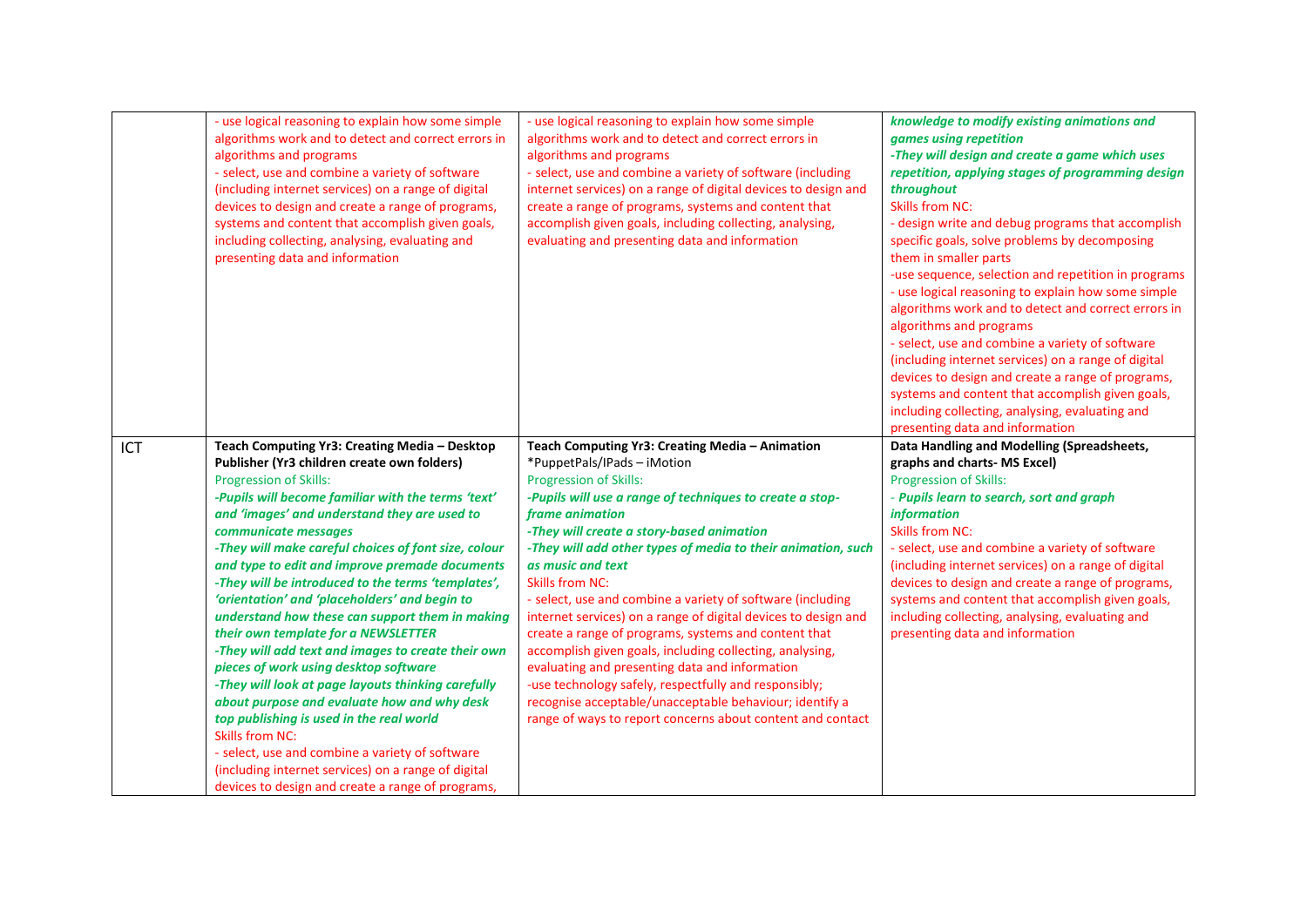|         | systems and content that accomplish given goals,<br>including collecting, analysing, evaluating and<br>presenting data and information<br>-use search technologies effectively, appreciate<br>how results are selected and ranked, and be<br>discerning in evaluating digital content |  |  |  |
|---------|---------------------------------------------------------------------------------------------------------------------------------------------------------------------------------------------------------------------------------------------------------------------------------------|--|--|--|
| Science | <b>Teach Computing Yr4: Data Logging</b>                                                                                                                                                                                                                                              |  |  |  |
| Link    | <b>Progression of Skills:</b>                                                                                                                                                                                                                                                         |  |  |  |
|         | -Pupils will consider how and why data is collected over time                                                                                                                                                                                                                         |  |  |  |
|         | -They will consider how computers can use special input devices called sensors to monitor the environment                                                                                                                                                                             |  |  |  |
|         | -They will collect data and access data captured over long periods of time                                                                                                                                                                                                            |  |  |  |
|         | -They will look at data points, data sets, and logging intervals                                                                                                                                                                                                                      |  |  |  |
|         | -They will use a computer to review and analyse data                                                                                                                                                                                                                                  |  |  |  |
|         | -They will pose questions and then use data loggers to automatically collect the data needed to answer those questions                                                                                                                                                                |  |  |  |
|         | Skills from NC:                                                                                                                                                                                                                                                                       |  |  |  |
|         | - select, use and combine a variety of software (including internet services) on a range of digital devices to design and create a range of programs, systems and content                                                                                                             |  |  |  |
|         | that accomplish given goals, including collecting, analysing, evaluating and presenting data and information                                                                                                                                                                          |  |  |  |
|         | -use sequence, selection, and repetition in programs; work with variables and various forms of input and output                                                                                                                                                                       |  |  |  |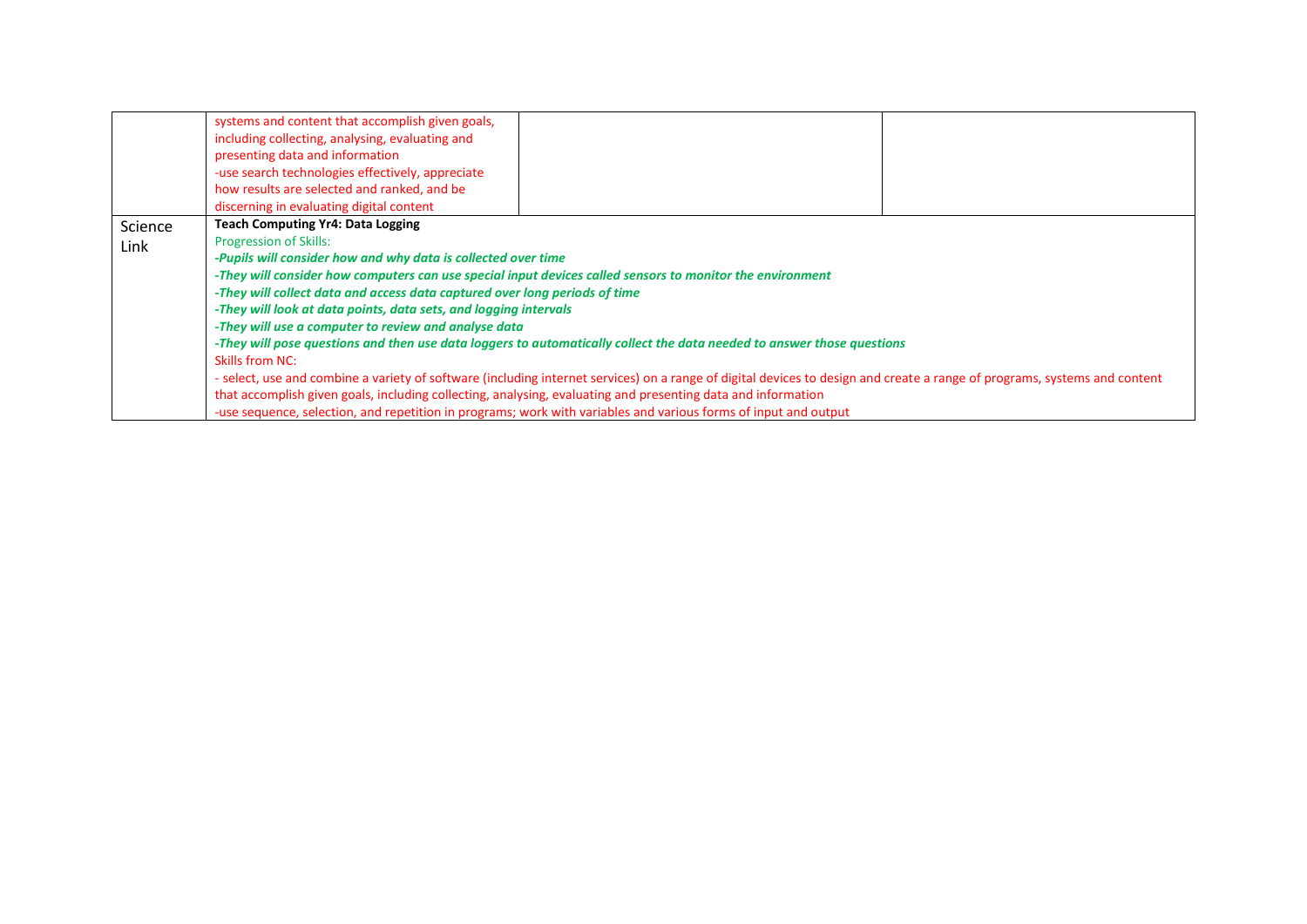#### *E-Safety lesson to begin each half term and to be taught ongoing throughout the year*

*RR: Article 16: I have the right to privacy*

*RR: Article 17: I have the right to access information*

| <b>Year 4 &amp; 5</b> | Autumn                                                               | Spring                                                                                                                                            | Summer                                             |
|-----------------------|----------------------------------------------------------------------|---------------------------------------------------------------------------------------------------------------------------------------------------|----------------------------------------------------|
| Cycle A               |                                                                      |                                                                                                                                                   |                                                    |
| Digital               | https://www.commonsense.org/education/digital-citizenship/curriculum |                                                                                                                                                   |                                                    |
| Literacy              |                                                                      | https://assets.publishing.service.gov.uk/government/uploads/system/uploads/attachment_data/file/896323/UKCIS_Education_for_a_Connected_World_.pdf |                                                    |
|                       | You won't believe this!                                              | <b>Reading news online</b>                                                                                                                        | <b>Digital friendships</b>                         |
|                       | What is clickbait and how can you avoid it?                          | What are the important parts of an online news article?                                                                                           | How do you keep online friendships safe?           |
|                       | Is it cyberbullying?                                                 | Beyond gender stereotypes                                                                                                                         | <b>Our online tracks</b>                           |
|                       | What is cyberbullying and what can you do to stop                    | How do gender stereotypes shape our experience online?                                                                                            | How does our online activity affect the digital    |
|                       | it?                                                                  |                                                                                                                                                   | footprints of ourselves and others?                |
| Computer              |                                                                      | (Programming, must be taught in sequence - concepts and skills rely on prior knowledge and experiences)                                           |                                                    |
| science               |                                                                      | - Y5 children to support Y4 or to be taken in separate groups                                                                                     |                                                    |
|                       | Cover Yr4 if unable to teach year groups separately                  | Cover Yr4 if unable to teach year groups separately                                                                                               | Micro-bits (What are they?)                        |
|                       | Teach Computing Yr4: Programming A - Repetition                      | Teach Computing Yr4: Programming B - Repetition in                                                                                                | *Teach Computing Yr6: Programming B - Sensing      |
|                       | in shapes (Logo)                                                     | games (Scratch)                                                                                                                                   | *Barefoot Computing                                |
|                       | *Other Apps (Lightbot, A.L.E.X, Cargo-bot)                           | <b>Progression of Skills:</b>                                                                                                                     | <b>Progression of Skills:</b>                      |
|                       | <b>Progression of Skills:</b>                                        | -Pupils will explore repetition in programming                                                                                                    | -Pupils will be able to use a program to sequence, |
|                       | -Pupils will create programs by planning,                            | -They will look at the difference between count-controlled                                                                                        | use conditionals and use a variety of inputs and   |
|                       | modifying and testing commands to create shapes                      | and infinite loops, and use their knowledge to modify                                                                                             | outputs (Scratch - steer an object by using        |
|                       | and patterns                                                         | existing animations and games using repetition                                                                                                    | keys/Micro bits - show an image when shaken        |
|                       | -They will look at repetition and loops within                       | -They will design and create a game which uses repetition,                                                                                        | -They will explain how their program works for     |
|                       | programming                                                          | applying stages of programming design throughout                                                                                                  | instance by annotating a printout                  |
|                       | Skills from NC:                                                      | <b>Skills from NC:</b>                                                                                                                            | -They will modify their program and be able to     |
|                       | - design write and debug programs that accomplish                    | - design write and debug programs that accomplish specific                                                                                        | predict the effects of any changes                 |
|                       | specific goals, solve problems by decomposing                        | goals, solve problems by decomposing them in smaller parts                                                                                        | -They will know how to break sets of instructions  |
|                       | them in smaller parts                                                | -use sequence, selection and repetition in programs                                                                                               | into short steps to achieve a goal for instance    |
|                       | -use sequence, selection and repetition in programs                  | - use logical reasoning to explain how some simple                                                                                                | drawing repeated squares to make a pattern         |
|                       | - use logical reasoning to explain how some simple                   | algorithms work and to detect and correct errors in                                                                                               | <b>Skills from NC:</b>                             |
|                       | algorithms work and to detect and correct errors in                  | algorithms and programs                                                                                                                           |                                                    |
|                       | algorithms and programs                                              |                                                                                                                                                   |                                                    |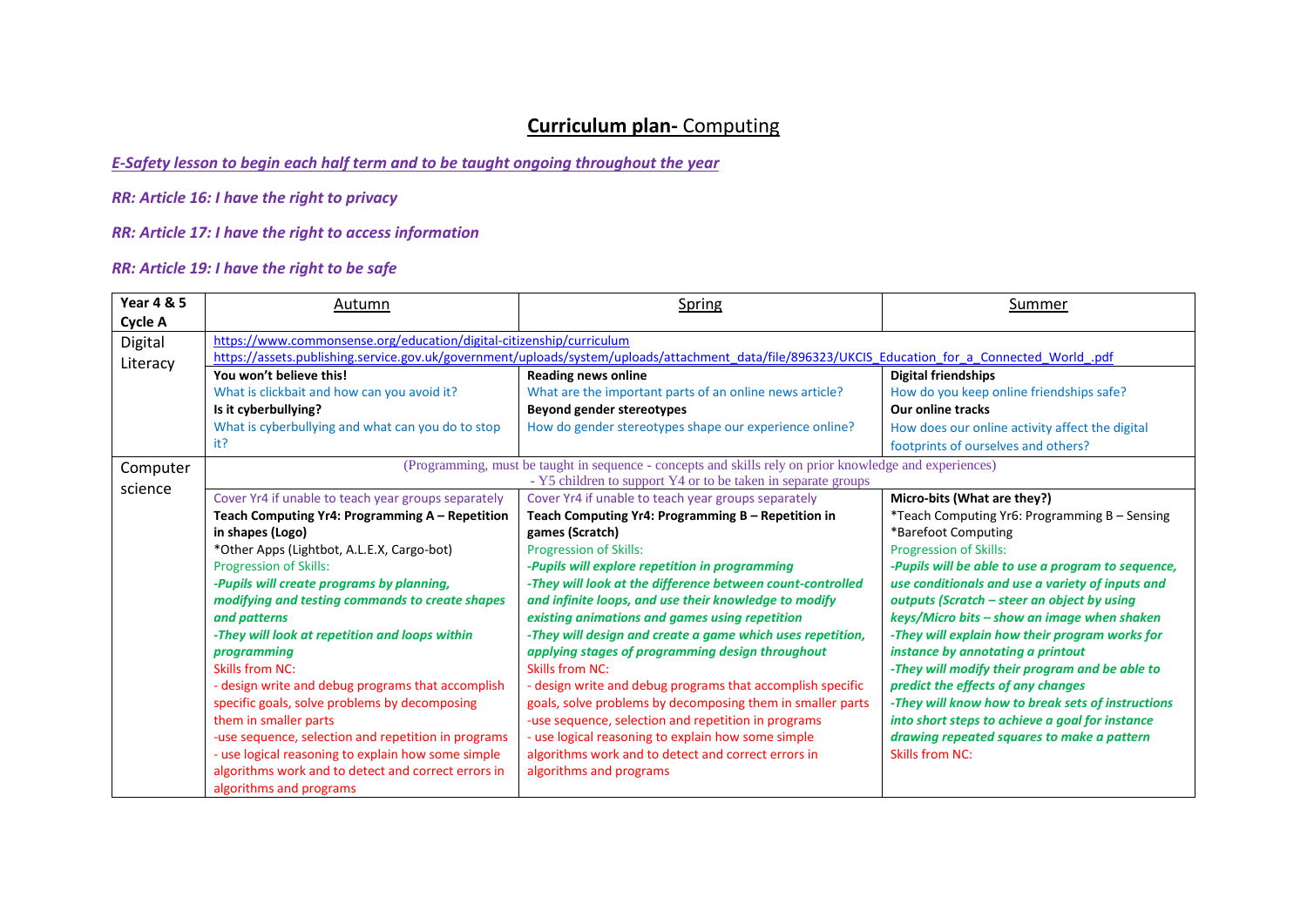| - select, use and combine a variety of software      | - select, use and combine a variety of software (including     | - design write and debug programs that accomplish   |
|------------------------------------------------------|----------------------------------------------------------------|-----------------------------------------------------|
| (including internet services) on a range of digital  | internet services) on a range of digital devices to design and | specific goals, solve problems by decomposing       |
| devices to design and create a range of programs,    | create a range of programs, systems and content that           | them in smaller parts                               |
| systems and content that accomplish given goals,     | accomplish given goals, including collecting, analysing,       | -use sequence, selection and repetition in programs |
| including collecting, analysing, evaluating and      | evaluating and presenting data and information                 | - use logical reasoning to explain how some simple  |
| presenting data and information                      | Teach Computing Yr5: Selection in quizzes (scratch)            | algorithms work and to detect and correct errors in |
| <b>Teach Computing Yr5: Selection in Physical</b>    | <b>Progression of Skills:</b>                                  | algorithms and programs                             |
| <b>Computing (crumbles)</b>                          | -Pupils will develop their knowledge of selection by           |                                                     |
| <b>Progression of Skills:</b>                        | revisiting how conditions can be used and then learning        |                                                     |
| -Pupils will explore the concept of selection in     | how the if, then, else structure can be used to select         |                                                     |
| programming through the use of the Crumble           | different outcomes depending on whether a condition is         |                                                     |
| programming environment                              | true/false                                                     |                                                     |
| -They will be introduced to a crumble controller     | -They represent understanding in algorithms and then by        |                                                     |
| and learn how to connect and program it to           | constructing programs in Scratch                               |                                                     |
| control components (inc LEDs and motors)             | -They learn how to write programs that ask questions and       |                                                     |
| -They will be introduced to conditions as a means    | use selection to control the outcomes based on the answers     |                                                     |
| of controlling the flow of actions in a program      | given                                                          |                                                     |
| -They will be introduced to the concept of selection | -They design a quiz in response to a given task and            |                                                     |
| and write algorithms and programs that utilise this  | implement it as a program                                      |                                                     |
| concept                                              | -They evaluate by identifying how it meets the                 |                                                     |
| -They will design and make a working model of a      | requirements, the ways they have improved it, and further      |                                                     |
| fairground carousel that will show thy understand    | ways it could be improved                                      |                                                     |
| how crumble controller and its components are        | <b>Skills from NC:</b>                                         |                                                     |
| connected, and how selection can be used to          | - design write and debug programs that accomplish specific     |                                                     |
| control the operation of the model                   | goals, solve problems by decomposing them in smaller parts     |                                                     |
| <b>Skills from NC:</b>                               | -use sequence, selection and repetition in programs            |                                                     |
| - design write and debug programs that accomplish    | - use logical reasoning to explain how some simple             |                                                     |
| specific goals, solve problems by decomposing        | algorithms work and to detect and correct errors in            |                                                     |
| them in smaller parts                                | algorithms and programs                                        |                                                     |
| -use sequence, selection and repetition in programs  |                                                                |                                                     |
| - use logical reasoning to explain how some simple   |                                                                |                                                     |
| algorithms work and to detect and correct errors in  |                                                                |                                                     |
| algorithms and programs                              |                                                                |                                                     |
| - select, use and combine a variety of software      |                                                                |                                                     |
| (including internet services) on a range of digital  |                                                                |                                                     |
| devices to design and create a range of programs,    |                                                                |                                                     |
| systems and content that accomplish given goals,     |                                                                |                                                     |
| including collecting, analysing, evaluating and      |                                                                |                                                     |
| presenting data and information                      |                                                                |                                                     |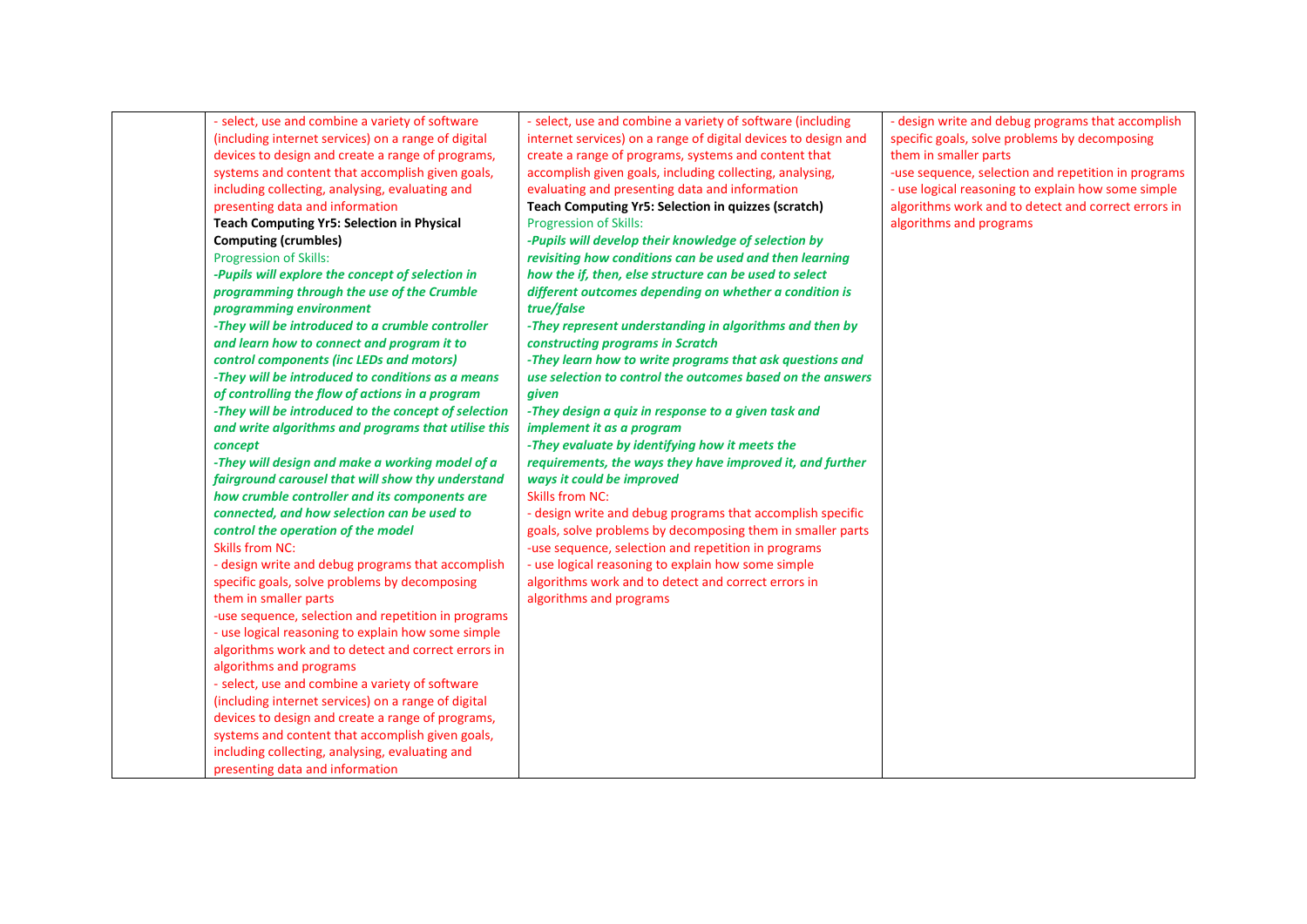| ICT     | Teach Computing Yr4: Creating Media - Audio                                                                  | Teach Computing Yr4: Computer Systems and Networks -                                                                                                                      | Teach Computing Yr4: Creating Media - Photo         |
|---------|--------------------------------------------------------------------------------------------------------------|---------------------------------------------------------------------------------------------------------------------------------------------------------------------------|-----------------------------------------------------|
|         | <b>Editing</b>                                                                                               | The Internet                                                                                                                                                              | <b>Editing</b>                                      |
|         | <b>Progression of Skills:</b>                                                                                | <b>Progression of Skills:</b>                                                                                                                                             | <b>Progression of Skills:</b>                       |
|         | -Pupils will identify the input device (microphone)                                                          | -Pupils will appreciate the internet as a network of                                                                                                                      | -Pupils will develop their understanding of how     |
|         | and output devices (speaker or headphones)                                                                   | networks which need to be kept secure                                                                                                                                     | digital images can be changed and edited, and       |
|         | required to work with sound digitally                                                                        | -They will learn that the WWW is part of the internet                                                                                                                     | how they can be resaved and reused                  |
|         | -They will discuss the ownership of digital audio                                                            | -They will explore the WWW to learn about who owns                                                                                                                        | -They will consider the impact that editing images  |
|         | and copyright implications of duplicating the work                                                           | content and what they can access, add and create                                                                                                                          | can have, and evaluate the effectiveness of their   |
|         | of others                                                                                                    | -They will evaluate online content to decide how honest,                                                                                                                  | choices                                             |
|         | - They will produce a podcast, which will include                                                            | accurate, or reliable it is, and understand the consequences                                                                                                              | <b>Skills from NC:</b>                              |
|         | editing their work, adding multiple tracks, and                                                              | of false information                                                                                                                                                      | -select, use and combine a variety of software      |
|         | opening and saving audio files                                                                               | <b>Skills from NC:</b>                                                                                                                                                    | (including internet services) on a range of digital |
|         | They will evaluate their work and give feedback to                                                           | -select, use and combine a variety of software (including                                                                                                                 | devices to design and create a range of programs,   |
|         | their peers                                                                                                  | internet services) on a range of digital devices to design and                                                                                                            | systems and content that accomplish given goals,    |
|         | <b>Skills from NC:</b>                                                                                       | create a range of programs, systems and content that                                                                                                                      | including collecting, analysing, evaluating and     |
|         | -select, use and combine a variety of software                                                               | accomplish given goals, including collecting, analysing,                                                                                                                  | presenting data and information                     |
|         | (including internet services) on a range of digital                                                          | evaluating and presenting data and information                                                                                                                            | - use technology safely, respectfully and           |
|         | devices to design and create a range of programs,                                                            | -use search technologies effectively, appreciate how results                                                                                                              | responsibly; recognise acceptable/ unacceptable     |
|         | systems and content that accomplish given goals,                                                             | are selected and ranked, and be discerning in evaluating                                                                                                                  | behaviour; identify a range of ways to report       |
|         | including collecting, analysing, evaluating and                                                              | digital content                                                                                                                                                           | concerns about content and contact                  |
|         | presenting data and information                                                                              | -use technology safely, respectfully and responsibly;                                                                                                                     | -use search technologies effectively, appreciate    |
|         | -use search technologies effectively, appreciate                                                             | recognise acceptable/ unacceptable behaviour; identify a                                                                                                                  | how results are selected and ranked, and be         |
|         | how results are selected and ranked, and be                                                                  | range of ways to report concerns about content and contact                                                                                                                | discerning in evaluating digital content            |
|         | discerning in evaluating digital content                                                                     | -understand computer networks including the internet; how                                                                                                                 |                                                     |
|         | -use technology safely, respectfully and responsibly;                                                        | they can provide multiple services, such as the world wide                                                                                                                |                                                     |
|         | recognise acceptable/ unacceptable behaviour;                                                                | web; and the opportunities they offer for communication                                                                                                                   |                                                     |
|         | identify a range of ways to report concerns about                                                            | and collaboration                                                                                                                                                         |                                                     |
|         | content and contact                                                                                          |                                                                                                                                                                           |                                                     |
| Science | Teach Computing Yr5: Data and Information - Flat-file databases                                              |                                                                                                                                                                           |                                                     |
| Link    | <b>Progression of Skills:</b>                                                                                |                                                                                                                                                                           |                                                     |
|         | -Pupils will look at how a flat-file database can be used to organise data in records                        |                                                                                                                                                                           |                                                     |
|         | -They will use tools within a database to order and answer questions about data                              |                                                                                                                                                                           |                                                     |
|         | -They will create graphs and charts from their data to help solve problems                                   |                                                                                                                                                                           |                                                     |
|         | -They will use a real-life database to answer a question, and present their work to others                   |                                                                                                                                                                           |                                                     |
|         | <b>Skills from NC:</b>                                                                                       |                                                                                                                                                                           |                                                     |
|         |                                                                                                              | - select, use and combine a variety of software (including internet services) on a range of digital devices to design and create a range of programs, systems and content |                                                     |
|         | that accomplish given goals, including collecting, analysing, evaluating and presenting data and information |                                                                                                                                                                           |                                                     |
|         |                                                                                                              | - Use technology safely, respectfully and responsibly; recognise acceptable/ unacceptable behaviour; identify a range of ways to report concerns about content and        |                                                     |
|         | contact                                                                                                      |                                                                                                                                                                           |                                                     |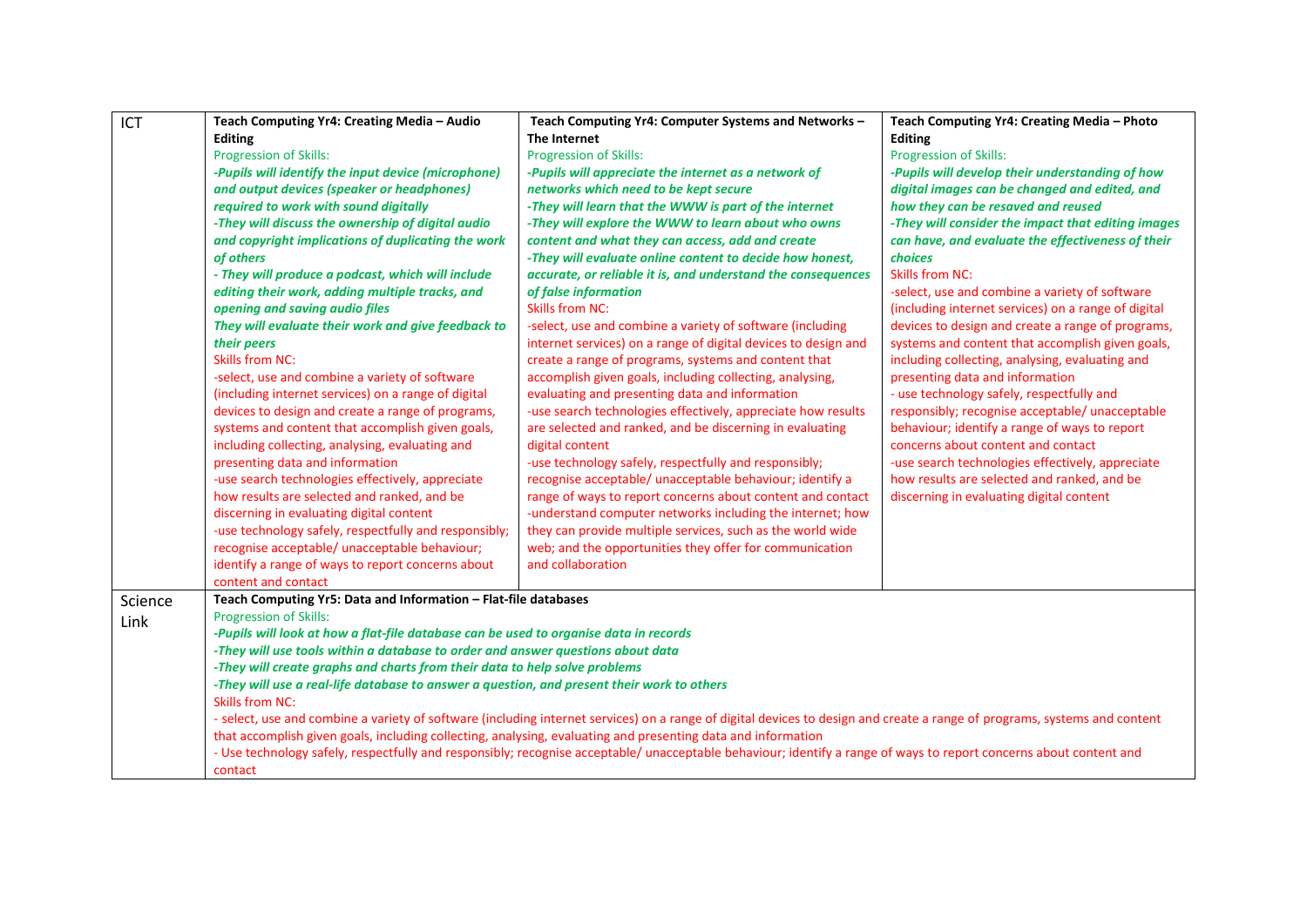#### *E-Safety lesson to begin each half term and to be taught ongoing throughout the year*

*RR: Article 16: I have the right to privacy*

*RR: Article 17: I have the right to access information*

| <b>Year 4 &amp; 5</b> | Autumn                                                                                                 | <b>Spring</b>                                                                                                                                     | Summer                                              |
|-----------------------|--------------------------------------------------------------------------------------------------------|---------------------------------------------------------------------------------------------------------------------------------------------------|-----------------------------------------------------|
| <b>Cycle B</b>        |                                                                                                        |                                                                                                                                                   |                                                     |
| Digital               | https://www.commonsense.org/education/digital-citizenship/curriculum                                   |                                                                                                                                                   |                                                     |
| Literacy              |                                                                                                        | https://assets.publishing.service.gov.uk/government/uploads/system/uploads/attachment_data/file/896323/UKCIS_Education_for_a_Connected_World_.pdf |                                                     |
|                       | <b>Private and Personal Information</b>                                                                | Be a super digital citizen                                                                                                                        | A creator's rights and responsibilities             |
|                       | What information about you is ok to share online?                                                      | How can we be upstanders when we see cyberbullying?                                                                                               | What rights and responsibilities do you have as a   |
|                       | Finding my media balance                                                                               | Keeping games fun and friendly                                                                                                                    | creator?                                            |
|                       | What does media balance mean for me?                                                                   | How can I be positive and have fun while playing games                                                                                            | My media choices                                    |
|                       |                                                                                                        | online, and help others do the same?                                                                                                              | What makes a healthy media choice?                  |
| Computer              |                                                                                                        | (Programming, must be taught in sequence - concepts and skills rely on prior knowledge and experiences)                                           |                                                     |
| science               |                                                                                                        | - Y5 children to support Y4 or to be taken in separate groups                                                                                     |                                                     |
|                       | Pencil Code (Chapters 1-6)                                                                             | Cover Yr5 if unable to teach year groups separately                                                                                               | Cover Yr5 if unable to teach year groups separately |
|                       | https://pencilcode.net/                                                                                | Teach Computing Yr4: Programming A - Repetition in                                                                                                | Teach Computing Yr4: Programming B – Repetition     |
|                       | *Coffee script, Java script, HTML                                                                      | shapes (Turtle Academy)                                                                                                                           | in games (Scratch)                                  |
|                       | *David Bau                                                                                             | *Other Apps (Lightbot, A.L.E.X, Cargo-bot)                                                                                                        | <b>Progression of Skills:</b>                       |
|                       | <b>Progression of Skills:</b>                                                                          | <b>Progression of Skills:</b>                                                                                                                     | -Pupils will explore repetition in programming      |
|                       | -Pupils will be introduced to the environment of                                                       | -Pupils will create programs by planning, modifying and                                                                                           | -They will look at the difference between count-    |
|                       | <b>Pencil code</b>                                                                                     | testing commands to create shapes and patterns                                                                                                    | controlled and infinite loops, and use their        |
|                       | -They will be introduced to straight-line programs                                                     | -They will look at repetition and loops within programming                                                                                        | knowledge to modify existing animations and         |
|                       | that use turtle graphics to create visual output.<br>-They will learn how to plan, create, and debug a | <b>Skills from NC:</b>                                                                                                                            | games using repetition                              |
|                       | sequence.                                                                                              | - design write and debug programs that accomplish specific                                                                                        | -They will design and create a game which uses      |
|                       | -They will explore output of images, text, speech,                                                     | goals, solve problems by decomposing them in smaller parts                                                                                        | repetition, applying stages of programming design   |
|                       | and music, and they will explore input of mouse<br>clicks, buttons, text, voice, and keypresses.       | -use sequence, selection and repetition in programs                                                                                               | throughout                                          |
|                       | -They will learn repetition is a fundamental                                                           | - use logical reasoning to explain how some simple                                                                                                | <b>Skills from NC:</b>                              |
|                       | programming tool.                                                                                      | algorithms work and to detect and correct errors in                                                                                               | - design write and debug programs that accomplish   |
|                       | -They will be introduced to three types of loops,                                                      | algorithms and programs                                                                                                                           | specific goals, solve problems by decomposing       |
|                       | which are the basic code building blocks used to<br>repeat actions in a program.                       | - select, use and combine a variety of software (including                                                                                        | them in smaller parts                               |
|                       | -They will learn to reason about the number of                                                         | internet services) on a range of digital devices to design and                                                                                    | -use sequence, selection and repetition in programs |
|                       | repetitions and terminating conditions of a loop                                                       | create a range of programs, systems and content that                                                                                              |                                                     |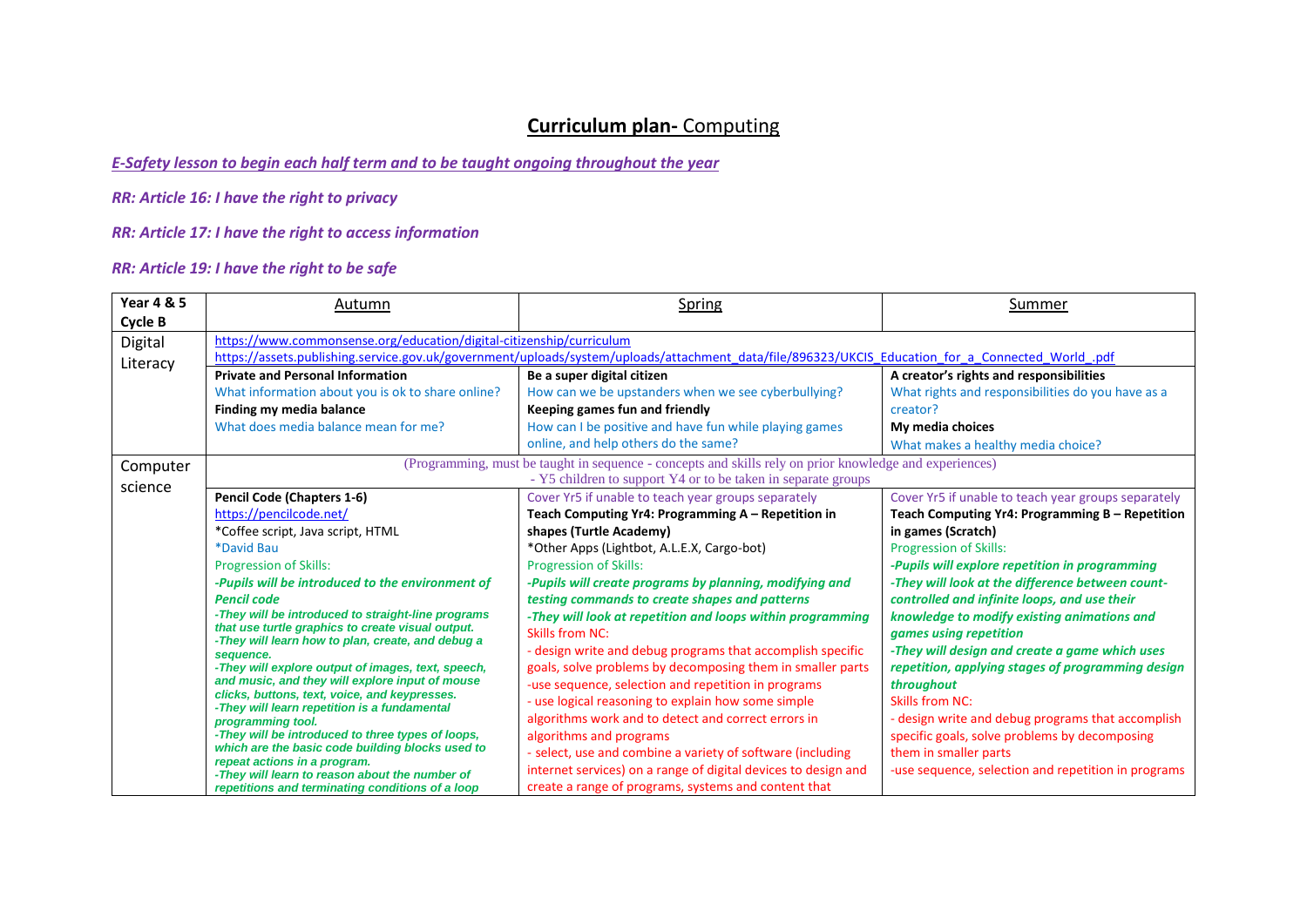|     | -They will learn to apply for, while, and forever loops<br>in their programs.<br>-They will learn functions are the most important<br>concept in programming because they allow<br>programmers to break down programs into smaller<br>subprograms.<br>-They will learn functions also allow programmers to<br>set off code to be run later, and then control when<br>precisely when that code runs.<br>-They will learn to apply the "DRY" principle, using<br>functions to abstract common sequences of code by<br>creating their own commands.<br>-They will find out about, and learn to understand,<br>conditional statements (also known as selection, or<br>decision statements)<br>-They will be able to apply conditionals, creating<br>Boolean expressions with comparisons, and they<br>should be able to reason correctly about the use of<br>the Boolean operators "and" "or" and "not."<br><b>Skills from NC:</b><br>-design, write and debug programs that accomplish<br>specific goals; including controlling or simulating<br>physical systems and solving problems by<br>decomposing them into smaller parts<br>-use sequence, selection and repetition in<br>programs; work with variables and various forms of<br>input and output<br>-use logical reasoning to explain how some simple<br>algorithms work and to detect and correct errors in<br>algorithms and programs | accomplish given goals, including collecting, analysing,<br>evaluating and presenting data and information<br><b>Teach Computing Yr5: Selection in Physical Computing</b><br>(crumbles)<br><b>Progression of Skills:</b><br>-Pupils will explore the concept of selection in<br>programming through the use of the Crumble<br>programming environment<br>-They will be introduced to a crumble controller and learn<br>how to connect and program it to control components (inc<br><b>LEDs and motors)</b><br>-They will be introduced to conditions as a means of<br>controlling the flow of actions in a program<br>-They will be introduced to the concept of selection and<br>write algorithms and programs that utilise this concept<br>-They will design and make a working model of a<br>fairground carousel that will show thy understand how<br>crumble controller and its components are connected, and<br>how selection can be used to control the operation of the<br>model<br><b>Skills from NC:</b><br>- design write and debug programs that accomplish specific<br>goals, solve problems by decomposing them in smaller parts<br>-use sequence, selection and repetition in programs<br>- use logical reasoning to explain how some simple<br>algorithms work and to detect and correct errors in<br>algorithms and programs<br>-select, use and combine a variety of software (including<br>internet services) on a range of digital devices to design and<br>create a range of programs, systems and content that<br>accomplish given goals, including collecting, analysing,<br>evaluating and presenting data and information | - use logical reasoning to explain how some simple<br>algorithms work and to detect and correct errors in<br>algorithms and programs<br>- select, use and combine a variety of software<br>(including internet services) on a range of digital<br>devices to design and create a range of programs,<br>systems and content that accomplish given goals,<br>including collecting, analysing, evaluating and<br>presenting data and information<br><b>Teach Computing Yr5: Selection in quizzes</b><br>(scratch)<br><b>Progression of Skills:</b><br>-Pupils will develop their knowledge of selection by<br>revisiting how conditions can be used and then<br>learning how the if, then, else structure can be<br>used to select different outcomes depending on<br>whether a condition is true/false<br>-They represent understanding in algorithms and<br>then by constructing programs in Scratch<br>-They learn how to write programs that ask<br>questions and use selection to control the<br>outcomes based on the answers given<br>-They design a quiz in response to a given task and<br>implement it as a program<br>-They evaluate by identifying how it meets the<br>requirements, the ways they have improved it, and<br>further ways it could be improved<br>Skills from NC:<br>- design write and debug programs that accomplish<br>specific goals, solve problems by decomposing<br>them in smaller parts<br>-use sequence, selection and repetition in programs<br>- use logical reasoning to explain how some simple<br>algorithms work and to detect and correct errors in<br>algorithms and programs |
|-----|----------------------------------------------------------------------------------------------------------------------------------------------------------------------------------------------------------------------------------------------------------------------------------------------------------------------------------------------------------------------------------------------------------------------------------------------------------------------------------------------------------------------------------------------------------------------------------------------------------------------------------------------------------------------------------------------------------------------------------------------------------------------------------------------------------------------------------------------------------------------------------------------------------------------------------------------------------------------------------------------------------------------------------------------------------------------------------------------------------------------------------------------------------------------------------------------------------------------------------------------------------------------------------------------------------------------------------------------------------------------------------------------|---------------------------------------------------------------------------------------------------------------------------------------------------------------------------------------------------------------------------------------------------------------------------------------------------------------------------------------------------------------------------------------------------------------------------------------------------------------------------------------------------------------------------------------------------------------------------------------------------------------------------------------------------------------------------------------------------------------------------------------------------------------------------------------------------------------------------------------------------------------------------------------------------------------------------------------------------------------------------------------------------------------------------------------------------------------------------------------------------------------------------------------------------------------------------------------------------------------------------------------------------------------------------------------------------------------------------------------------------------------------------------------------------------------------------------------------------------------------------------------------------------------------------------------------------------------------------------------------------------------------------------------------------|-------------------------------------------------------------------------------------------------------------------------------------------------------------------------------------------------------------------------------------------------------------------------------------------------------------------------------------------------------------------------------------------------------------------------------------------------------------------------------------------------------------------------------------------------------------------------------------------------------------------------------------------------------------------------------------------------------------------------------------------------------------------------------------------------------------------------------------------------------------------------------------------------------------------------------------------------------------------------------------------------------------------------------------------------------------------------------------------------------------------------------------------------------------------------------------------------------------------------------------------------------------------------------------------------------------------------------------------------------------------------------------------------------------------------------------------------------------------------------------------------------------------------------------------------------------------------------------------------------------------------|
| ICT | Teach Computing Yr5: Computer Systems and                                                                                                                                                                                                                                                                                                                                                                                                                                                                                                                                                                                                                                                                                                                                                                                                                                                                                                                                                                                                                                                                                                                                                                                                                                                                                                                                                    | <b>Teach Computing Yr5: Vector Drawings (Google Drawings)</b>                                                                                                                                                                                                                                                                                                                                                                                                                                                                                                                                                                                                                                                                                                                                                                                                                                                                                                                                                                                                                                                                                                                                                                                                                                                                                                                                                                                                                                                                                                                                                                                     | <b>Teach Computing Yr5: Video Editing</b>                                                                                                                                                                                                                                                                                                                                                                                                                                                                                                                                                                                                                                                                                                                                                                                                                                                                                                                                                                                                                                                                                                                                                                                                                                                                                                                                                                                                                                                                                                                                                                               |
|     | <b>Networks - Sharing Information</b>                                                                                                                                                                                                                                                                                                                                                                                                                                                                                                                                                                                                                                                                                                                                                                                                                                                                                                                                                                                                                                                                                                                                                                                                                                                                                                                                                        | <b>Progression of Skills:</b>                                                                                                                                                                                                                                                                                                                                                                                                                                                                                                                                                                                                                                                                                                                                                                                                                                                                                                                                                                                                                                                                                                                                                                                                                                                                                                                                                                                                                                                                                                                                                                                                                     | <b>Progression of Skills:</b>                                                                                                                                                                                                                                                                                                                                                                                                                                                                                                                                                                                                                                                                                                                                                                                                                                                                                                                                                                                                                                                                                                                                                                                                                                                                                                                                                                                                                                                                                                                                                                                           |
|     | <b>Progression of Skills:</b>                                                                                                                                                                                                                                                                                                                                                                                                                                                                                                                                                                                                                                                                                                                                                                                                                                                                                                                                                                                                                                                                                                                                                                                                                                                                                                                                                                | -Pupils start to create vector drawings                                                                                                                                                                                                                                                                                                                                                                                                                                                                                                                                                                                                                                                                                                                                                                                                                                                                                                                                                                                                                                                                                                                                                                                                                                                                                                                                                                                                                                                                                                                                                                                                           | -Pupils will learn how to create short videos                                                                                                                                                                                                                                                                                                                                                                                                                                                                                                                                                                                                                                                                                                                                                                                                                                                                                                                                                                                                                                                                                                                                                                                                                                                                                                                                                                                                                                                                                                                                                                           |
|     |                                                                                                                                                                                                                                                                                                                                                                                                                                                                                                                                                                                                                                                                                                                                                                                                                                                                                                                                                                                                                                                                                                                                                                                                                                                                                                                                                                                              | -They learn how to use drawing tools to create images                                                                                                                                                                                                                                                                                                                                                                                                                                                                                                                                                                                                                                                                                                                                                                                                                                                                                                                                                                                                                                                                                                                                                                                                                                                                                                                                                                                                                                                                                                                                                                                             | -They will develop skills of capturing, editing, and                                                                                                                                                                                                                                                                                                                                                                                                                                                                                                                                                                                                                                                                                                                                                                                                                                                                                                                                                                                                                                                                                                                                                                                                                                                                                                                                                                                                                                                                                                                                                                    |
|     |                                                                                                                                                                                                                                                                                                                                                                                                                                                                                                                                                                                                                                                                                                                                                                                                                                                                                                                                                                                                                                                                                                                                                                                                                                                                                                                                                                                              |                                                                                                                                                                                                                                                                                                                                                                                                                                                                                                                                                                                                                                                                                                                                                                                                                                                                                                                                                                                                                                                                                                                                                                                                                                                                                                                                                                                                                                                                                                                                                                                                                                                   | manipulating a video                                                                                                                                                                                                                                                                                                                                                                                                                                                                                                                                                                                                                                                                                                                                                                                                                                                                                                                                                                                                                                                                                                                                                                                                                                                                                                                                                                                                                                                                                                                                                                                                    |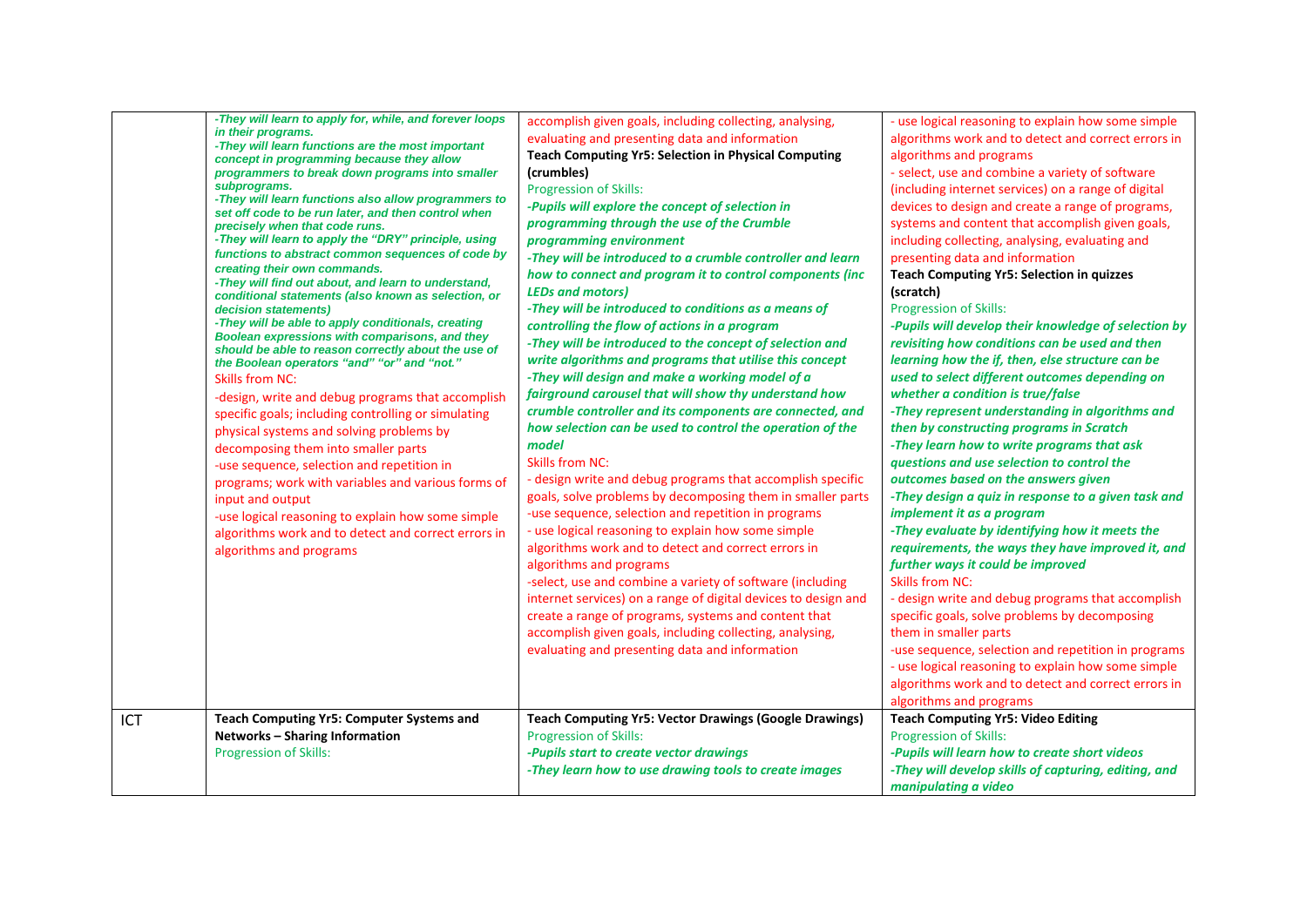|         | -Pupils will develop understanding of computer<br>systems and how information is transferred<br>between systems and devices<br>-They will consider small-scale systems as well as<br>large-scale<br>-They explain the input, output, and process<br>aspects of range of real-world systems<br>-They discover how information is found on the<br>WWW, through learning how search engines work<br>and what influences searching, and through<br>comparing different search engines<br><b>Skills from NC:</b><br>-understand computer networks including the<br>internet; how they can provide multiple services,<br>such as the world wide web; and the opportunities<br>they offer for communication and collaboration<br>-use search technologies effectively, appreciate<br>how results are selected and ranked, and be<br>discerning in evaluating digital content | -They recognise images are created using shapes and lines,<br>and each individual element in the drawing is called an<br>object<br>-They layer their object and begin grouping and duplicating<br>them to support the creation of more complex pieces of<br>work<br><b>Skills from NC:</b><br>-select, use and combine a variety of software (including<br>internet services) on a range of digital devices to design and<br>create a range of programs, systems and content that<br>accomplish given goals, including collecting, analysing,<br>evaluating and presenting data and information | -They will reflect on and assess their progress in<br>creating a video<br>Skills from NC:<br>-select, use and combine a variety of software<br>(including internet services) on a range of digital<br>devices to design and create a range of programs,<br>systems and content that accomplish given goals,<br>including collecting, analysing, evaluating and<br>presenting data and information<br>-use search technologies effectively, appreciate<br>how results are selected and ranked, and be<br>discerning in evaluating digital content |
|---------|-----------------------------------------------------------------------------------------------------------------------------------------------------------------------------------------------------------------------------------------------------------------------------------------------------------------------------------------------------------------------------------------------------------------------------------------------------------------------------------------------------------------------------------------------------------------------------------------------------------------------------------------------------------------------------------------------------------------------------------------------------------------------------------------------------------------------------------------------------------------------|-------------------------------------------------------------------------------------------------------------------------------------------------------------------------------------------------------------------------------------------------------------------------------------------------------------------------------------------------------------------------------------------------------------------------------------------------------------------------------------------------------------------------------------------------------------------------------------------------|--------------------------------------------------------------------------------------------------------------------------------------------------------------------------------------------------------------------------------------------------------------------------------------------------------------------------------------------------------------------------------------------------------------------------------------------------------------------------------------------------------------------------------------------------|
| Science | <b>Teach Computing Yr4: Data Logging</b>                                                                                                                                                                                                                                                                                                                                                                                                                                                                                                                                                                                                                                                                                                                                                                                                                              |                                                                                                                                                                                                                                                                                                                                                                                                                                                                                                                                                                                                 |                                                                                                                                                                                                                                                                                                                                                                                                                                                                                                                                                  |
| Link    | <b>Progression of Skills:</b>                                                                                                                                                                                                                                                                                                                                                                                                                                                                                                                                                                                                                                                                                                                                                                                                                                         |                                                                                                                                                                                                                                                                                                                                                                                                                                                                                                                                                                                                 |                                                                                                                                                                                                                                                                                                                                                                                                                                                                                                                                                  |
|         | -Pupils will consider how and why data is collected over time                                                                                                                                                                                                                                                                                                                                                                                                                                                                                                                                                                                                                                                                                                                                                                                                         |                                                                                                                                                                                                                                                                                                                                                                                                                                                                                                                                                                                                 |                                                                                                                                                                                                                                                                                                                                                                                                                                                                                                                                                  |
|         |                                                                                                                                                                                                                                                                                                                                                                                                                                                                                                                                                                                                                                                                                                                                                                                                                                                                       | -They will consider how computers can use special input devices called sensors to monitor the environment                                                                                                                                                                                                                                                                                                                                                                                                                                                                                       |                                                                                                                                                                                                                                                                                                                                                                                                                                                                                                                                                  |
|         | -They will collect data and access data captured over long periods of time<br>-They will look at data points, data sets, and logging intervals                                                                                                                                                                                                                                                                                                                                                                                                                                                                                                                                                                                                                                                                                                                        |                                                                                                                                                                                                                                                                                                                                                                                                                                                                                                                                                                                                 |                                                                                                                                                                                                                                                                                                                                                                                                                                                                                                                                                  |
|         | -They will use a computer to review and analyse data                                                                                                                                                                                                                                                                                                                                                                                                                                                                                                                                                                                                                                                                                                                                                                                                                  |                                                                                                                                                                                                                                                                                                                                                                                                                                                                                                                                                                                                 |                                                                                                                                                                                                                                                                                                                                                                                                                                                                                                                                                  |
|         |                                                                                                                                                                                                                                                                                                                                                                                                                                                                                                                                                                                                                                                                                                                                                                                                                                                                       |                                                                                                                                                                                                                                                                                                                                                                                                                                                                                                                                                                                                 |                                                                                                                                                                                                                                                                                                                                                                                                                                                                                                                                                  |
|         | -They will pose questions and then use data loggers to automatically collect the data needed to answer those questions<br><b>Skills from NC:</b>                                                                                                                                                                                                                                                                                                                                                                                                                                                                                                                                                                                                                                                                                                                      |                                                                                                                                                                                                                                                                                                                                                                                                                                                                                                                                                                                                 |                                                                                                                                                                                                                                                                                                                                                                                                                                                                                                                                                  |
|         |                                                                                                                                                                                                                                                                                                                                                                                                                                                                                                                                                                                                                                                                                                                                                                                                                                                                       | - select, use and combine a variety of software (including internet services) on a range of digital devices to design and create a range of programs, systems and content                                                                                                                                                                                                                                                                                                                                                                                                                       |                                                                                                                                                                                                                                                                                                                                                                                                                                                                                                                                                  |
|         |                                                                                                                                                                                                                                                                                                                                                                                                                                                                                                                                                                                                                                                                                                                                                                                                                                                                       | that accomplish given goals, including collecting, analysing, evaluating and presenting data and information                                                                                                                                                                                                                                                                                                                                                                                                                                                                                    |                                                                                                                                                                                                                                                                                                                                                                                                                                                                                                                                                  |
|         |                                                                                                                                                                                                                                                                                                                                                                                                                                                                                                                                                                                                                                                                                                                                                                                                                                                                       | -use sequence, selection, and repetition in programs; work with variables and various forms of input and output                                                                                                                                                                                                                                                                                                                                                                                                                                                                                 |                                                                                                                                                                                                                                                                                                                                                                                                                                                                                                                                                  |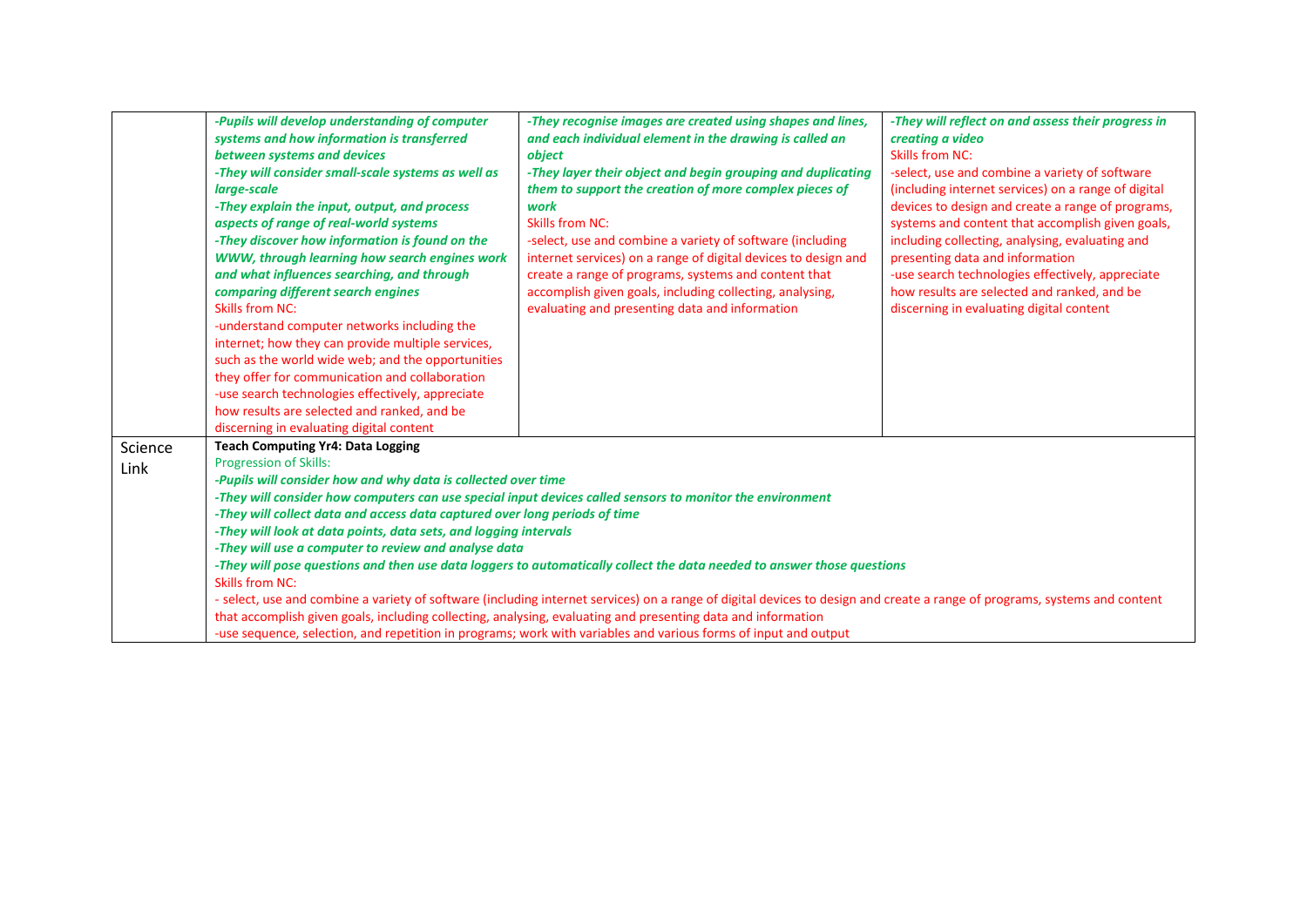| <b>Year 5 &amp; 6</b> | Autumn                                                               | Spring                                                                                                                                            | Summer                                                 |
|-----------------------|----------------------------------------------------------------------|---------------------------------------------------------------------------------------------------------------------------------------------------|--------------------------------------------------------|
| <b>Cycle A</b>        |                                                                      |                                                                                                                                                   |                                                        |
| Digital               | https://www.commonsense.org/education/digital-citizenship/curriculum |                                                                                                                                                   |                                                        |
| Literacy              |                                                                      | https://assets.publishing.service.gov.uk/government/uploads/system/uploads/attachment_data/file/896323/UKCIS_Education_for_a_Connected_World_.pdf |                                                        |
|                       | You won't believe this!                                              | <b>Beyond gender stereotypes</b>                                                                                                                  | Is it cyberbullying?                                   |
|                       | What is clickbait and how can you avoid it?                          | How do gender stereotypes shape our experience online?                                                                                            | What is cyberbullying and what can you do to stop      |
|                       | Don't feed the phish                                                 | Who are you online?                                                                                                                               | it?                                                    |
|                       | How can you protect yourself from phishing?                          | What are the benefits and drawback of presenting yourself                                                                                         | Digital Drama unplugged                                |
|                       | Progression of skills:                                               | in different ways online?                                                                                                                         | How can you deescalate digital drama so it doesn't     |
|                       | - Pupils learn to create secure passwords for their                  | Progression of skills:                                                                                                                            | go too far?                                            |
|                       | accounts, learn about spam and how to deal with it,                  | - Pupils explore their roles as digital citizens in an online                                                                                     | Progression of skills:                                 |
|                       | and decode website privacy policies, understanding                   | community, where they reflect on their responsibilities and                                                                                       | - Pupils learn that the internet is a great place      |
|                       | the implications for the info that they share online                 | learn that good digital citizens are responsible and respectful                                                                                   | where online relationships can be developed. They      |
|                       | - Pupils begin to explore the nature of online                       | in the digital world                                                                                                                              | compare and contrast online friends and real life,     |
|                       | audiences and permanency of information online.                      | - Pupils begin to explore the nature of online audiences and                                                                                      | face to face friends and learn how to respond if an    |
|                       | They begin to understand the significance of                         | permanency of information online. They begin to                                                                                                   | online friend asks them a personal question            |
|                       | published information and personal information                       | understand the significance of published information and                                                                                          | - Pupils explore their roles as digital citizens in an |
|                       | - Pupils develop skills for evaluating websites,                     | personal information                                                                                                                              | online community, where they reflect on their          |
|                       | online information and advertising by rating the                     | - Pupils begin to consider the impact of their online presence                                                                                    | responsibilities and learn that good digital citizens  |
|                       | trustworthiness and usefulness of websites, and                      | on their own self- image and the way others see them and                                                                                          | are responsible and respectful in the digital world    |
|                       | learning to identify the different types of online                   | explore how to construct a positive online profile                                                                                                | - Pupils understand what it means to be a good         |
|                       | advertising                                                          | <b>Skills from NC:</b>                                                                                                                            | digital citizen as they interact with others online by |
|                       | <b>Skills from NC:</b>                                               | - use technology safely, respectfully and responsibly;                                                                                            | understanding how to prevent and respond to            |
|                       | - use technology safely, respectfully and                            | recognise acceptable/ unacceptable behaviour; identify a                                                                                          | cyberbullying. They also learn how to communicate      |
|                       | responsibly; recognise acceptable/ unacceptable                      | range of ways to report concerns about content and contact                                                                                        | effectively to prevent miscommunication in order       |
|                       | behaviour; identify a range of ways to report                        |                                                                                                                                                   | to be a responsible member of a connected culture      |
|                       | concerns about content and contact                                   |                                                                                                                                                   | <b>Skills from NC:</b>                                 |
|                       | - use search technologies effectively, appreciate                    |                                                                                                                                                   | - use technology safely, respectfully and              |
|                       | how results are selected and ranked and be                           |                                                                                                                                                   | responsibly; recognise acceptable/ unacceptable        |
|                       | discerning in evaluating digital content                             |                                                                                                                                                   | behaviour; identify a range of ways to report          |
|                       |                                                                      |                                                                                                                                                   | concerns about content and contact                     |
| Computer              | <b>Teach Computing Yr5: Selection in Physical</b>                    | Teach Computing Yr5: Selection in quizzes (scratch)                                                                                               | Kodu                                                   |
| science               | <b>Computing (crumbles)</b>                                          | <b>Progression of Skills:</b>                                                                                                                     | *Apps (Lightbot, A.L.E.X, Cargo-bot, Hour of Code,     |
|                       | Progression of Skills:                                               | -Pupils will develop their knowledge of selection by                                                                                              | Swift Playground)                                      |
|                       |                                                                      | revisiting how conditions can be used and then learning                                                                                           | <b>Progression of Skills:</b>                          |
|                       |                                                                      | how the if, then, else structure can be used to select                                                                                            |                                                        |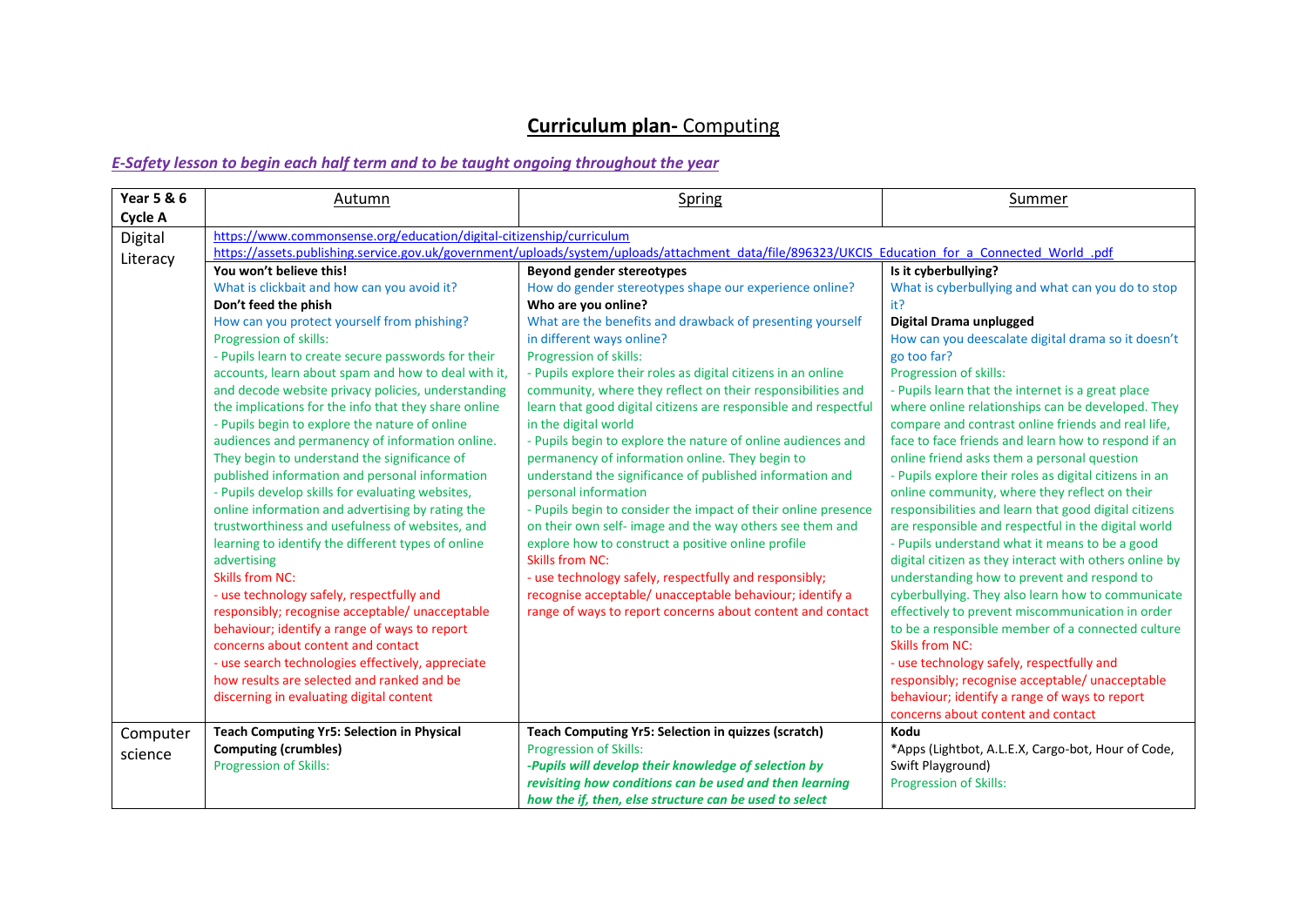|     | -Pupils will explore the concept of selection in<br>programming through the use of the Crumble<br>programming environment<br>-They will be introduced to a crumble controller<br>and learn how to connect and program it to<br>control components (inc LEDs and motors)<br>-They will be introduced to conditions as a means<br>of controlling the flow of actions in a program<br>-They will be introduced to the concept of selection<br>and write algorithms and programs that utilise this<br>concept<br>-They will design and make a working model of a<br>fairground carousel that will show thy understand<br>how crumble controller and its components are<br>connected, and how selection can be used to<br>control the operation of the model<br><b>Skills from NC:</b><br>- design write and debug programs that accomplish<br>specific goals, solve problems by decomposing<br>them in smaller parts<br>-use sequence, selection and repetition in programs<br>- use logical reasoning to explain how some simple<br>algorithms work and to detect and correct errors in<br>algorithms and programs<br>- select, use and combine a variety of software<br>(including internet services) on a range of digital<br>devices to design and create a range of programs,<br>systems and content that accomplish given goals,<br>including collecting, analysing, evaluating and<br>presenting data and information | different outcomes depending on whether a condition is<br>true/false<br>-They represent understanding in algorithms and then by<br>constructing programs in Scratch<br>-They learn how to write programs that ask questions and<br>use selection to control the outcomes based on the answers<br>given<br>-They design a quiz in response to a given task and<br>implement it as a program<br>-They evaluate by identifying how it meets the<br>requirements, the ways they have improved it, and further<br>ways it could be improved<br><b>Skills from NC:</b><br>- design write and debug programs that accomplish specific<br>goals, solve problems by decomposing them in smaller parts<br>-use sequence, selection and repetition in programs<br>- use logical reasoning to explain how some simple<br>algorithms work and to detect and correct errors in<br>algorithms and programs | -Pupils design a simple game in Kodu using rule-<br>based algorithms describing how it will be played.<br>-They then create the Kodu world, implement their<br>algorithms as code, and play and evaluate each<br>other's games.<br>-Pupils will use customisation to change a working<br>program to change its effect for instance<br>-They will use loops to achieve goals<br>They will use variables, conditional sentences,<br>external triggers and loops to achieve set goals<br>-They will use conditional sentences to program<br>objects<br>-They will use mathematical expressions when<br>constructing conditionals<br>-They will explain what a program will do and<br>accurately predict the effect of changes<br>-They will modify existing algorithms and code to<br>change the effect a program<br>-They will be able to make an efficient program by<br>using alternative algorithms and techniques such<br>as loops and procedures<br><b>Skills from NC:</b><br>- design, write and debug programs that accomplish<br>specific goals; including controlling or simulating<br>physical systems and solving problems by<br>decomposing them into smaller parts<br>-use sequence, selection and repetition in<br>programs; work with variables and various forms of<br>input and output<br>-use logical reasoning to explain how some simple<br>algorithms work and to detect and correct errors in |
|-----|--------------------------------------------------------------------------------------------------------------------------------------------------------------------------------------------------------------------------------------------------------------------------------------------------------------------------------------------------------------------------------------------------------------------------------------------------------------------------------------------------------------------------------------------------------------------------------------------------------------------------------------------------------------------------------------------------------------------------------------------------------------------------------------------------------------------------------------------------------------------------------------------------------------------------------------------------------------------------------------------------------------------------------------------------------------------------------------------------------------------------------------------------------------------------------------------------------------------------------------------------------------------------------------------------------------------------------------------------------------------------------------------------------------------------|---------------------------------------------------------------------------------------------------------------------------------------------------------------------------------------------------------------------------------------------------------------------------------------------------------------------------------------------------------------------------------------------------------------------------------------------------------------------------------------------------------------------------------------------------------------------------------------------------------------------------------------------------------------------------------------------------------------------------------------------------------------------------------------------------------------------------------------------------------------------------------------------|-------------------------------------------------------------------------------------------------------------------------------------------------------------------------------------------------------------------------------------------------------------------------------------------------------------------------------------------------------------------------------------------------------------------------------------------------------------------------------------------------------------------------------------------------------------------------------------------------------------------------------------------------------------------------------------------------------------------------------------------------------------------------------------------------------------------------------------------------------------------------------------------------------------------------------------------------------------------------------------------------------------------------------------------------------------------------------------------------------------------------------------------------------------------------------------------------------------------------------------------------------------------------------------------------------------------------------------------------------------------------------------------------------------------|
| ICT | <b>Teaching Computing Yr6: Web Page Creation</b>                                                                                                                                                                                                                                                                                                                                                                                                                                                                                                                                                                                                                                                                                                                                                                                                                                                                                                                                                                                                                                                                                                                                                                                                                                                                                                                                                                         | Teaching Computing Yr6: Computer Systems and Networks                                                                                                                                                                                                                                                                                                                                                                                                                                                                                                                                                                                                                                                                                                                                                                                                                                       | algorithms and programs<br>Communication and Presentation (video- iMovie,                                                                                                                                                                                                                                                                                                                                                                                                                                                                                                                                                                                                                                                                                                                                                                                                                                                                                                                                                                                                                                                                                                                                                                                                                                                                                                                                         |
|     | *PuppetPals/Stop Motions Animation<br>Progression of Skills:<br>-Pupils will create websites for a chosen purpose<br>-They will identify what makes a good web page<br>and use this information to design and evaluate<br>their own websites                                                                                                                                                                                                                                                                                                                                                                                                                                                                                                                                                                                                                                                                                                                                                                                                                                                                                                                                                                                                                                                                                                                                                                             | - Communication<br><b>Progression of Skills:</b><br>-Pupils will learn about the WWW as a communication tool<br>-They will learn how we find info from the web, through<br>learning how search engines work and what influences<br>searching, and through comparing different search engines                                                                                                                                                                                                                                                                                                                                                                                                                                                                                                                                                                                                | clips)<br><b>Possible buddy link with KS1</b><br>*PuppetPals/iMotions<br>Progression of Skills:<br>-Pupils learn how to develop a storyboard and<br>then create a simple animation using for instance<br>'Puppet Pals' or 'Stop Motions' Animation                                                                                                                                                                                                                                                                                                                                                                                                                                                                                                                                                                                                                                                                                                                                                                                                                                                                                                                                                                                                                                                                                                                                                                |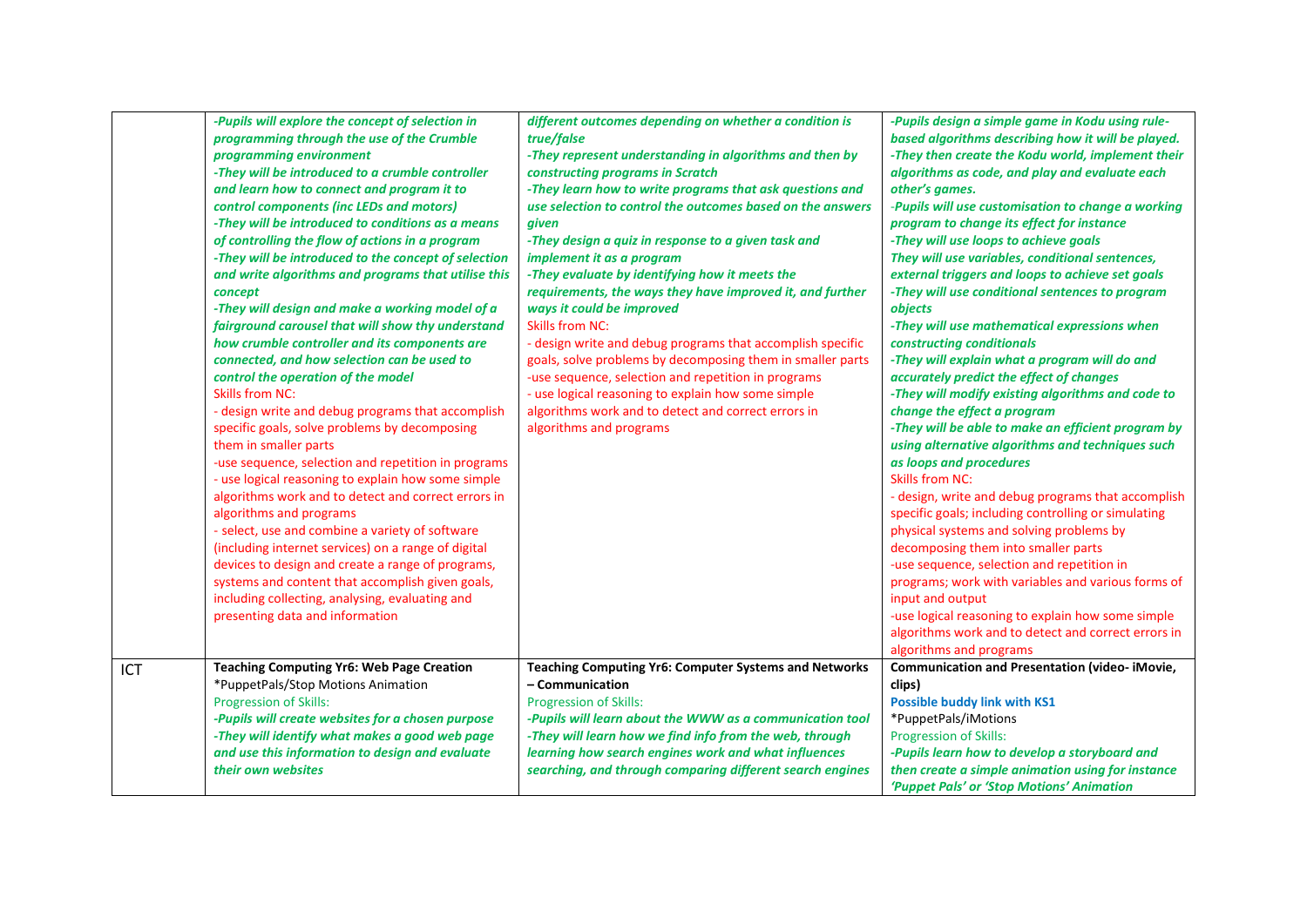|                 | -They will pay attention to copyright and fair use<br>of media, aesthetics and navigation paths<br>-Skills from NC:<br>-select, use and combine a variety of software<br>(including internet services) on a range of digital<br>devices to design and create a range of programs,<br>systems and content that accomplish given goals,<br>including collecting, analysing, evaluating and<br>presenting data and information<br>- use search technologies effectively, appreciate<br>how results are selected and ranked and be     | -They will investigate different methods of communication,<br>before focussing on internet-based communication<br>-They will evaluate which methods of internet<br>communication to use for particular purposes<br><b>Skills from NC:</b><br>- design write and debug programs that accomplish specific<br>goals, solve problems by decomposing them in smaller parts<br>-understand computer networks including the internet; how<br>they can provide multiple services, such as the world wide<br>web; and the opportunities they offer for communication<br>and collaboration | -Pupils record and edit media to create a short<br>sequence<br>Skills from NC:<br>- select, use and combine a variety of software<br>(including internet services) on a range of digital<br>devices to design and create a range of programs,<br>systems and content that accomplish given goals,<br>including collecting, analysing, evaluating and<br>presenting data and information |
|-----------------|------------------------------------------------------------------------------------------------------------------------------------------------------------------------------------------------------------------------------------------------------------------------------------------------------------------------------------------------------------------------------------------------------------------------------------------------------------------------------------------------------------------------------------|----------------------------------------------------------------------------------------------------------------------------------------------------------------------------------------------------------------------------------------------------------------------------------------------------------------------------------------------------------------------------------------------------------------------------------------------------------------------------------------------------------------------------------------------------------------------------------|-----------------------------------------------------------------------------------------------------------------------------------------------------------------------------------------------------------------------------------------------------------------------------------------------------------------------------------------------------------------------------------------|
| Science<br>Link | discerning in evaluating digital content<br>Teach Computing Yr5: Data and Information - Flat-file databases<br><b>Progression of Skills:</b><br>-Pupils will look at how a flat-file database can be used to organise data in records<br>-They will use tools within a database to order and answer questions about data<br>-They will create graphs and charts from their data to help solve problems<br>-They will use a real-life database to answer a question, and present their work to others<br>Skills from NC:<br>contact | - select, use and combine a variety of software (including internet services) on a range of digital devices to design and create a range of programs, systems and content<br>that accomplish given goals, including collecting, analysing, evaluating and presenting data and information<br>- Use technology safely, respectfully and responsibly; recognise acceptable/ unacceptable behaviour; identify a range of ways to report concerns about content and                                                                                                                  |                                                                                                                                                                                                                                                                                                                                                                                         |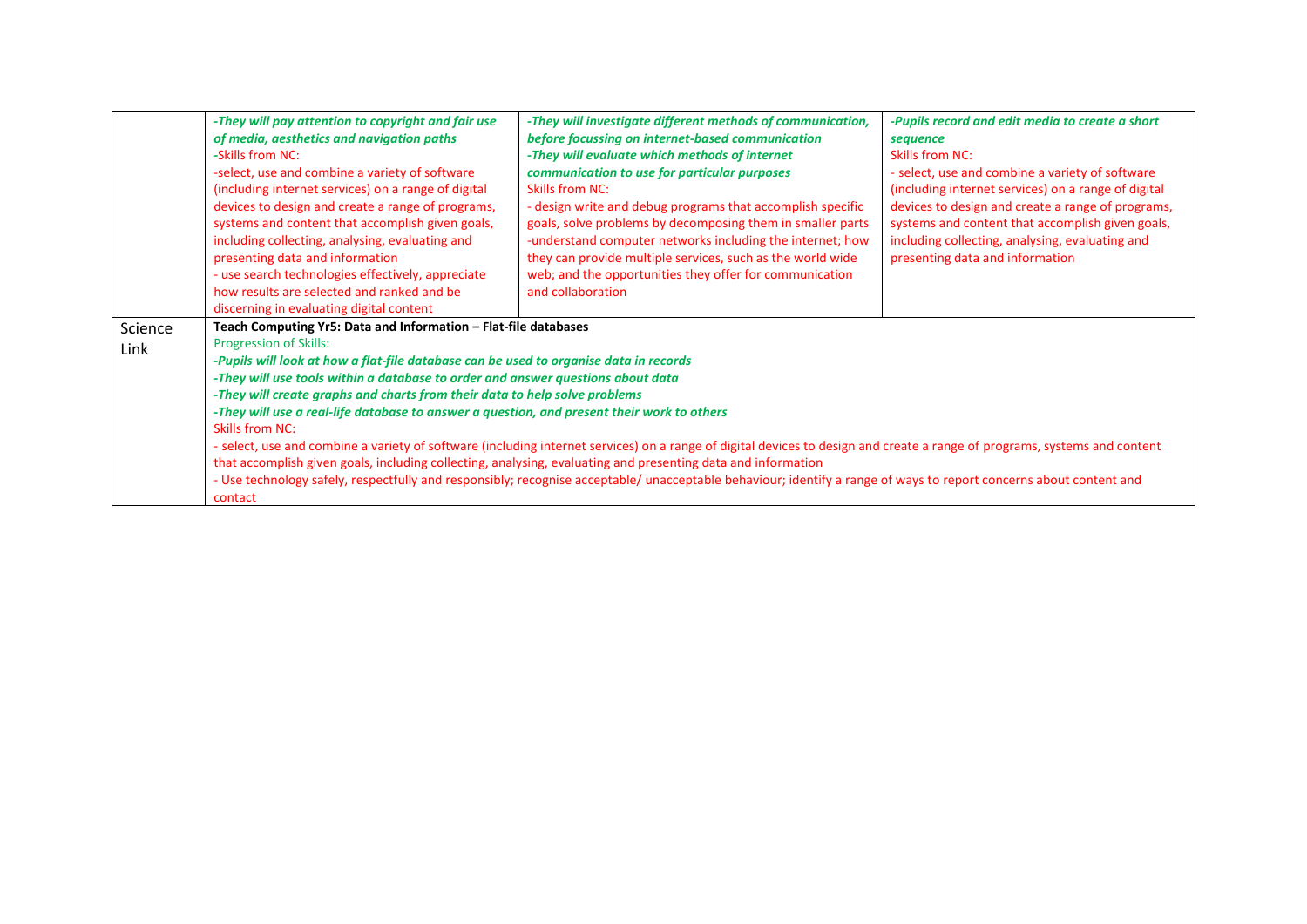| <b>Year 5 &amp; 6</b><br>Cycle B | Autumn                                                                                                                                                                                                                                                                                                                                                                                                                                                                                                                                                                                                                                                                                                                                                                                                                  | Spring                                                                                                                                                                                                                                                                                                                                                                                                                                                                                                                                                                                                                                                                                                                                                                                                                                                                                                                                                                                                                                                                                                                                                                                                                                                                                                                                                                                                                                                                                                                                                                                                          | Summer                                                                                                                                                                                                                                                                                                                                                                                                                                                                                                                                                                                                                                                                                                                                                                                                                                                                                                                                                                                                                                                                                                                                                                                                                                                                                                                                                                                                                                                                                   |  |
|----------------------------------|-------------------------------------------------------------------------------------------------------------------------------------------------------------------------------------------------------------------------------------------------------------------------------------------------------------------------------------------------------------------------------------------------------------------------------------------------------------------------------------------------------------------------------------------------------------------------------------------------------------------------------------------------------------------------------------------------------------------------------------------------------------------------------------------------------------------------|-----------------------------------------------------------------------------------------------------------------------------------------------------------------------------------------------------------------------------------------------------------------------------------------------------------------------------------------------------------------------------------------------------------------------------------------------------------------------------------------------------------------------------------------------------------------------------------------------------------------------------------------------------------------------------------------------------------------------------------------------------------------------------------------------------------------------------------------------------------------------------------------------------------------------------------------------------------------------------------------------------------------------------------------------------------------------------------------------------------------------------------------------------------------------------------------------------------------------------------------------------------------------------------------------------------------------------------------------------------------------------------------------------------------------------------------------------------------------------------------------------------------------------------------------------------------------------------------------------------------|------------------------------------------------------------------------------------------------------------------------------------------------------------------------------------------------------------------------------------------------------------------------------------------------------------------------------------------------------------------------------------------------------------------------------------------------------------------------------------------------------------------------------------------------------------------------------------------------------------------------------------------------------------------------------------------------------------------------------------------------------------------------------------------------------------------------------------------------------------------------------------------------------------------------------------------------------------------------------------------------------------------------------------------------------------------------------------------------------------------------------------------------------------------------------------------------------------------------------------------------------------------------------------------------------------------------------------------------------------------------------------------------------------------------------------------------------------------------------------------|--|
| Digital                          |                                                                                                                                                                                                                                                                                                                                                                                                                                                                                                                                                                                                                                                                                                                                                                                                                         | https://www.commonsense.org/education/digital-citizenship/curriculum<br>https://assets.publishing.service.gov.uk/government/uploads/system/uploads/attachment_data/file/896323/UKCIS_Education_for_a_Connected_World_.pdf                                                                                                                                                                                                                                                                                                                                                                                                                                                                                                                                                                                                                                                                                                                                                                                                                                                                                                                                                                                                                                                                                                                                                                                                                                                                                                                                                                                       |                                                                                                                                                                                                                                                                                                                                                                                                                                                                                                                                                                                                                                                                                                                                                                                                                                                                                                                                                                                                                                                                                                                                                                                                                                                                                                                                                                                                                                                                                          |  |
| Literacy                         | Finding my media balance<br>What does media balance mean for me?<br>Finding balance in a digital world<br>How do we balance digital media use in our life?<br>Progression of skills:<br>- Pupils explore their roles as digital citizens in an<br>online community, where they reflect on their<br>responsibilities and learn that good digital citizens<br>are responsible and respectful in the digital world<br>- Pupils begin to consider the impact of their online<br>presence on their own self- image and the way<br>others see them and explore how to construct a<br>positive online profile<br><b>Skills from NC:</b><br>- use technology safely, respectfully and<br>responsibly; recognise acceptable/ unacceptable<br>behaviour; identify a range of ways to report<br>concerns about content and contact | <b>Digital friendships</b><br>How do you keep online friendships safe?<br><b>Chatting safely online</b><br>How do you chat safely with people online?<br>Progression of skills:<br>- Pupils learn that the internet is a great place where online<br>relationships can be developed. They compare and contrast<br>online friends and real life, face to face friends and learn<br>how to respond if an online friend asks them a personal<br>question<br>- Pupils explore their roles as digital citizens in an online<br>community, where they reflect on their responsibilities and<br>learn that good digital citizens are responsible and respectful<br>in the digital world<br>- Pupils begin to explore the nature of online audiences and<br>permanency of information online. They begin to<br>understand the significance of published information and<br>personal information<br>- Pupils understand what it means to be a good digital citizen<br>as they interact with others online by understanding how to<br>prevent and respond to cyberbullying. They also learn how<br>to communicate effectively to prevent miscommunication in<br>order to be a responsible member of a connected culture<br>- Pupils begin to consider the impact of their online presence<br>on their own self- image and the way others see them and<br>explore how to construct a positive online profile<br><b>Skills from NC:</b><br>- use technology safely, respectfully and responsibly;<br>recognise acceptable/ unacceptable behaviour; identify a<br>range of ways to report concerns about content and contact | <b>Reading news online</b><br>What are the important parts of an online news<br>article?<br><b>Finding credible news</b><br>How do we find credible information on the<br>internet?<br>Progression of skills:<br>- Pupils learn to create secure passwords for their<br>accounts, learn about spam and how to deal with it,<br>and decode website privacy policies, understanding<br>the implications for the info that they share online<br>- Pupils begin to explore the nature of online<br>audiences and permanency of information online.<br>They begin to understand the significance of<br>published information and personal information<br>- Pupils learn the 'do's and don'ts' of copying and<br>pasting information to avoid plagiarism. They learn<br>how to avoid plagiarism by putting information in<br>their own words, putting excerpted information<br>into quotes, and providing citations. They learn to<br>show respect for other people's creations by giving<br>them credit<br>- Pupils explore issues relating to online searching,<br>including how to use effective keywords, using<br>directories and subject categories, and how to<br>analyse the usefulness and relevancy of the results.<br>They learn to conduct searches that provide them<br>with the most helpful and relevant information<br>- Pupils develop skills for evaluating websites,<br>online information and advertising by rating the<br>trustworthiness and usefulness of websites, and |  |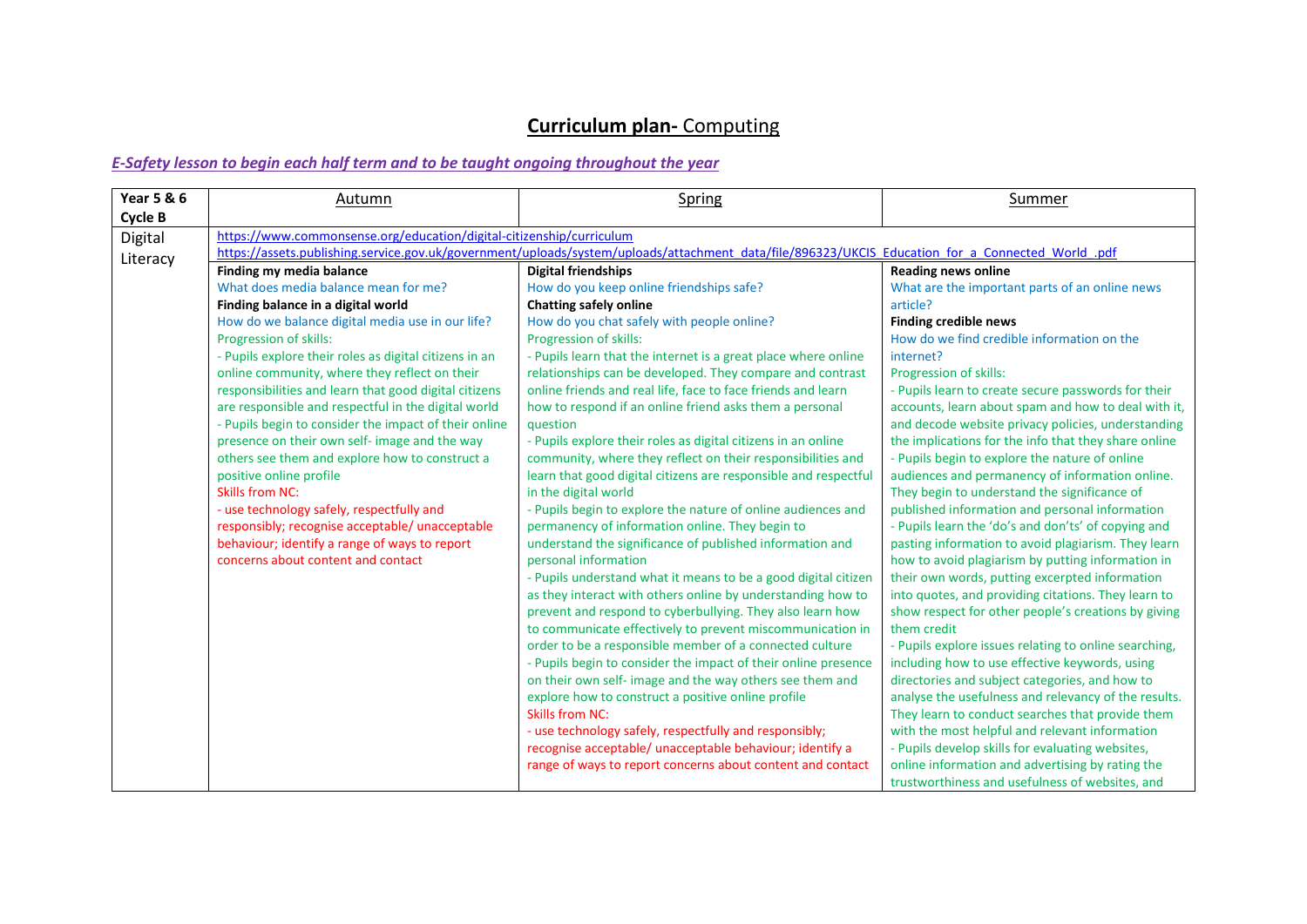|          |                                                                                                     |                                                                                                           | learning to identify the different types of online<br>advertising<br><b>Skills from NC:</b><br>- use technology safely, respectfully and<br>responsibly; recognise acceptable/ unacceptable<br>behaviour; identify a range of ways to report<br>concerns about content and contact<br>- use search technologies effectively, appreciate<br>how results are selected and ranked and be<br>discerning in evaluating digital content |
|----------|-----------------------------------------------------------------------------------------------------|-----------------------------------------------------------------------------------------------------------|-----------------------------------------------------------------------------------------------------------------------------------------------------------------------------------------------------------------------------------------------------------------------------------------------------------------------------------------------------------------------------------------------------------------------------------|
| Computer | Pencil code (Recap Chapters 1-6 then work though                                                    | Teach Computing Yr6: Programming A - Variables in games                                                   | <b>Teach Computing Yr6: Programming B - Sensing</b>                                                                                                                                                                                                                                                                                                                                                                               |
| science  | Chapters 7-12)                                                                                      | (scratch)                                                                                                 | (micro bits)                                                                                                                                                                                                                                                                                                                                                                                                                      |
|          | *CoffeeScript, JavaScript, HTML                                                                     | <b>Progression of Skills:</b>                                                                             | Progression of Skills:                                                                                                                                                                                                                                                                                                                                                                                                            |
|          | *David Bau                                                                                          | -Pupils will explore the concept of variables through games                                               | -Pupils will bring together elements of all 4                                                                                                                                                                                                                                                                                                                                                                                     |
|          | https://pencilcode.net/                                                                             | in Scratch                                                                                                | programming constructs - sequence from Yr3,                                                                                                                                                                                                                                                                                                                                                                                       |
|          | <b>Progression of Skills:</b>                                                                       | -They will find out what variables are and relate them to                                                 | repetition from Yr4, selection from Yr5, and                                                                                                                                                                                                                                                                                                                                                                                      |
|          | -Pupils will be exposed to a second programming<br>language that allows them to understand that the | real-world examples of values that can be set and changed                                                 | variables from Yr6 (A)                                                                                                                                                                                                                                                                                                                                                                                                            |
|          | programming concepts they learn as beginners are                                                    | -They will use variables to create a simulation of a<br>scoreboard                                        | -They will use all constructs in a different but                                                                                                                                                                                                                                                                                                                                                                                  |
|          | the same concepts used by professionals.                                                            |                                                                                                           | familiar environment while also utilising a physical                                                                                                                                                                                                                                                                                                                                                                              |
|          | -They will look at JavaScript, which is a very close                                                | -They will experiment with variables in existing projects,                                                | device (micro bit)                                                                                                                                                                                                                                                                                                                                                                                                                |
|          | cousin of CoffeeScript, and one of the most widely<br>used languages used by professionals today.   | then modify them, before designing and creating their own                                                 | -They will build in a program and test then transfer                                                                                                                                                                                                                                                                                                                                                                              |
|          | -They will use blocks to learn JavaScript syntax, and                                               | project                                                                                                   | to micro bit                                                                                                                                                                                                                                                                                                                                                                                                                      |
|          | to see how the syntax of JavaScript and                                                             | -They will apply their knowledge of variables and design to                                               | -They will create code from a given design and                                                                                                                                                                                                                                                                                                                                                                                    |
|          | CoffeeScript have many similarities, and they will<br>transition from blocks to                     | improve their games in Scratch<br><b>Skills from NC:</b>                                                  | create their own design<br>-They will apply knowledge and use their design to                                                                                                                                                                                                                                                                                                                                                     |
|          | programming directly in JavaScript text code.                                                       |                                                                                                           |                                                                                                                                                                                                                                                                                                                                                                                                                                   |
|          | -They will understand one-dimensional arrays (also                                                  | - design write and debug programs that accomplish specific                                                | create their own micro bit based step counter<br><b>Skills from NC:</b>                                                                                                                                                                                                                                                                                                                                                           |
|          | known as lists) are the fundamental data structure                                                  | goals, solve problems by decomposing them in smaller parts                                                | - design write and debug programs that accomplish                                                                                                                                                                                                                                                                                                                                                                                 |
|          | that allows a program to store many elements of<br>data, using a linear arrangement.                | -use sequence, selection and repetition in programs<br>- use logical reasoning to explain how some simple | specific goals, solve problems by decomposing                                                                                                                                                                                                                                                                                                                                                                                     |
|          | -They will learn how to create                                                                      | algorithms work and to detect and correct errors in                                                       | them in smaller parts                                                                                                                                                                                                                                                                                                                                                                                                             |
|          | and traverse arrays, and how to add, remove, insert                                                 | algorithms and programs                                                                                   | -use sequence, selection and repetition in programs                                                                                                                                                                                                                                                                                                                                                                               |
|          | and search for elements in an array.<br>-Using Pencil Code, they will explore building arrays       | - select, use, and combine a variety of software (including                                               | - use logical reasoning to explain how some simple                                                                                                                                                                                                                                                                                                                                                                                |
|          | using data loaded from the internet, and how to                                                     | internet services) on a range of digital devices to design and                                            | algorithms work and to detect and correct errors in                                                                                                                                                                                                                                                                                                                                                                               |
|          | create                                                                                              | create a range of programs, systems and content that                                                      | algorithms and programs                                                                                                                                                                                                                                                                                                                                                                                                           |
|          | visualizations using data in an array.                                                              | accomplish given goals, including collecting, analysing,                                                  | - select, use, and combine a variety of software                                                                                                                                                                                                                                                                                                                                                                                  |
|          | -They will be introduced to the concept of nested<br>loops and how to build them.                   | evaluating, and presenting data and information                                                           | (including internet services) on a range of digital                                                                                                                                                                                                                                                                                                                                                                               |
|          | -They will be introduced to the concept of a two-                                                   |                                                                                                           | devices to design and create a range of programs,                                                                                                                                                                                                                                                                                                                                                                                 |
|          | dimensional (2D) output grid.                                                                       |                                                                                                           | systems and content that accomplish given goals,                                                                                                                                                                                                                                                                                                                                                                                  |
|          | -They will learn what recursion is and how to read<br>recursive code.                               |                                                                                                           | including collecting, analysing, evaluating, and                                                                                                                                                                                                                                                                                                                                                                                  |
|          | -They will learn the key components of a recursive                                                  |                                                                                                           | presenting data and information                                                                                                                                                                                                                                                                                                                                                                                                   |
|          | program and, importantly, they will learn that any                                                  |                                                                                                           |                                                                                                                                                                                                                                                                                                                                                                                                                                   |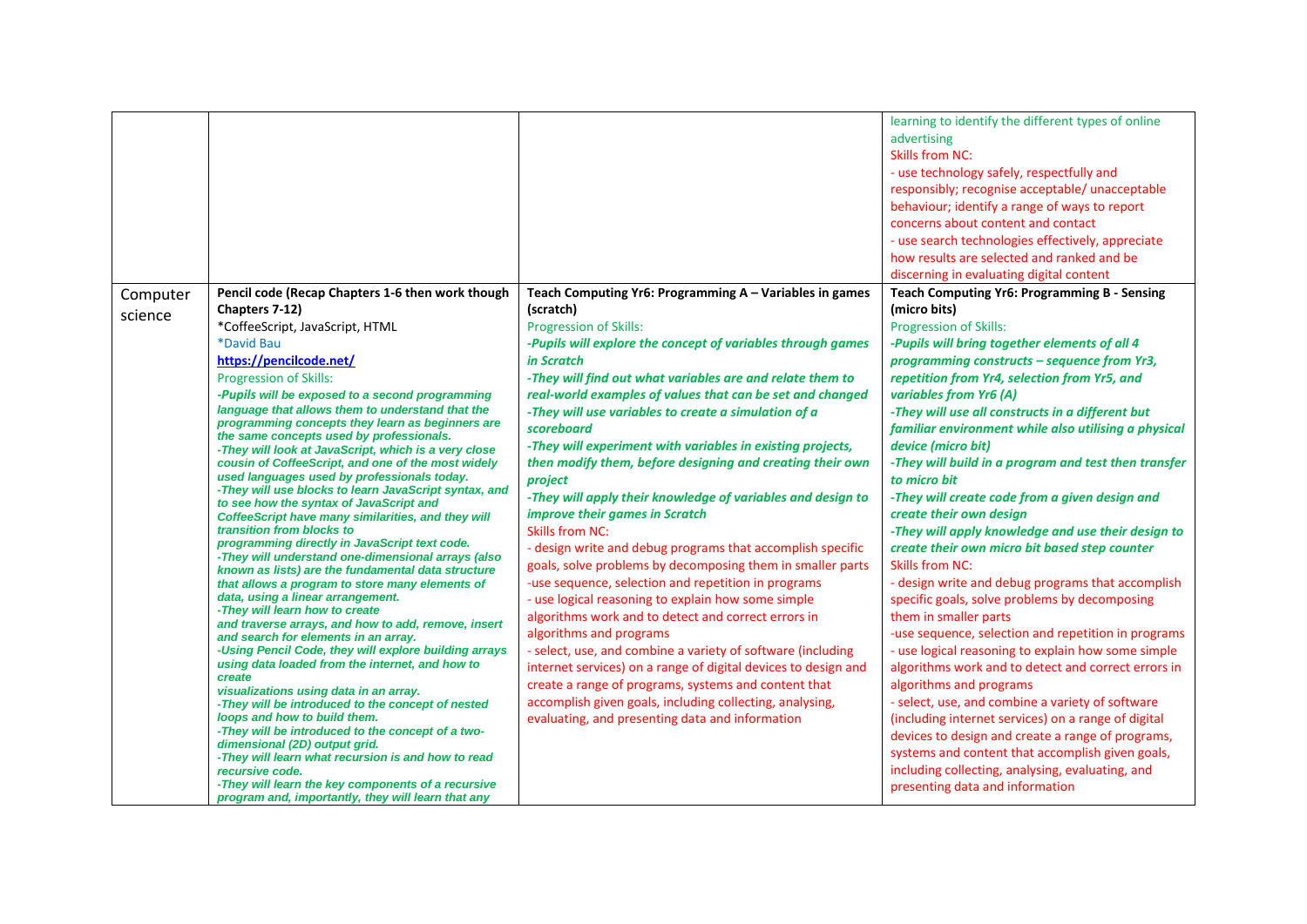|            | recursive program must have a means of exiting the<br>function via a base case.<br>- They will be introduced to the<br>structure of a simple HTML page.<br>-They will create basic pages using block-mode<br>and to transition to text-mode as their familiarity and<br>knowledge increase.<br>-They will be introduced to the basics of the jQuery<br>library.<br>-They will learn the concept of a jQuery selection,<br>and use jQuery methods and events to create a<br>simple interactive program.<br><b>Skills from NC:</b><br>- design, write and debug programs that<br>accomplish specific goals; including controlling or<br>simulating physical systems and solving problems<br>by decomposing them into smaller parts<br>-use sequence, selection and repetition in<br>programs; work with variables and various forms of<br>input and output<br>-use logical reasoning to explain how some simple<br>algorithms work and to detect and correct errors in |                                                                                                                                                                                                                                                                                                                                                                                                                                                                                                                                                                                                                                                                                                                                                                                     |                                                                                                                                                                                                                                                                                                                                                                                                                                                                                                                                                                                                                                                                                                                                                                        |
|------------|----------------------------------------------------------------------------------------------------------------------------------------------------------------------------------------------------------------------------------------------------------------------------------------------------------------------------------------------------------------------------------------------------------------------------------------------------------------------------------------------------------------------------------------------------------------------------------------------------------------------------------------------------------------------------------------------------------------------------------------------------------------------------------------------------------------------------------------------------------------------------------------------------------------------------------------------------------------------|-------------------------------------------------------------------------------------------------------------------------------------------------------------------------------------------------------------------------------------------------------------------------------------------------------------------------------------------------------------------------------------------------------------------------------------------------------------------------------------------------------------------------------------------------------------------------------------------------------------------------------------------------------------------------------------------------------------------------------------------------------------------------------------|------------------------------------------------------------------------------------------------------------------------------------------------------------------------------------------------------------------------------------------------------------------------------------------------------------------------------------------------------------------------------------------------------------------------------------------------------------------------------------------------------------------------------------------------------------------------------------------------------------------------------------------------------------------------------------------------------------------------------------------------------------------------|
|            | algorithms and programs                                                                                                                                                                                                                                                                                                                                                                                                                                                                                                                                                                                                                                                                                                                                                                                                                                                                                                                                              |                                                                                                                                                                                                                                                                                                                                                                                                                                                                                                                                                                                                                                                                                                                                                                                     |                                                                                                                                                                                                                                                                                                                                                                                                                                                                                                                                                                                                                                                                                                                                                                        |
| <b>ICT</b> | <b>Teaching Computing Yr6: 3D Modelling</b><br><b>Link with Wellfield Community School</b><br>*Sketch up<br><b>Progression of Skills:</b><br>-Pupils will use a computer to produce 3D models<br>-They will become familiar with working in a 3D<br>space, moving, resizing, and duplicating objects<br>-They will create hollow objects using<br>placeholders and combine multiple objects to<br>create a model of a desk tidy<br>-They will examine the benefits of grouping and<br>ungrouping 3D objects, then go on to plan,<br>develop and evaluate their own 3D model of a<br>building<br><b>Skills from NC:</b><br>-select, use and combine a variety of software<br>(including internet services) on a range of digital<br>devices to design and create a range of programs,<br>systems and content that accomplish given goals,                                                                                                                             | <b>Teach Computing Yr5: Vector Drawings</b><br><b>Progression of Skills:</b><br>-Pupils start to create vector drawings<br>-They learn how to use drawing tools to create images<br>-They recognise images are created using shapes and lines,<br>and each individual element in the drawing is called an<br>object<br>-They layer their object and begin grouping and duplicating<br>them to support the creation of more complex pieces of<br>work<br><b>Skills from NC:</b><br>-select, use and combine a variety of software (including<br>internet services) on a range of digital devices to design and<br>create a range of programs, systems and content that<br>accomplish given goals, including collecting, analysing,<br>evaluating and presenting data and information | <b>Teach Computing Yr5: Video Editing</b><br><b>Progression of Skills:</b><br>-Pupils will learn how to create short videos<br>-They will develop skills of capturing, editing, and<br>manipulating a video<br>-They will reflect on and assess their progress in<br>creating a video<br><b>Skills from NC:</b><br>-select, use and combine a variety of software<br>(including internet services) on a range of digital<br>devices to design and create a range of programs,<br>systems and content that accomplish given goals,<br>including collecting, analysing, evaluating and<br>presenting data and information<br>-use search technologies effectively, appreciate<br>how results are selected and ranked, and be<br>discerning in evaluating digital content |